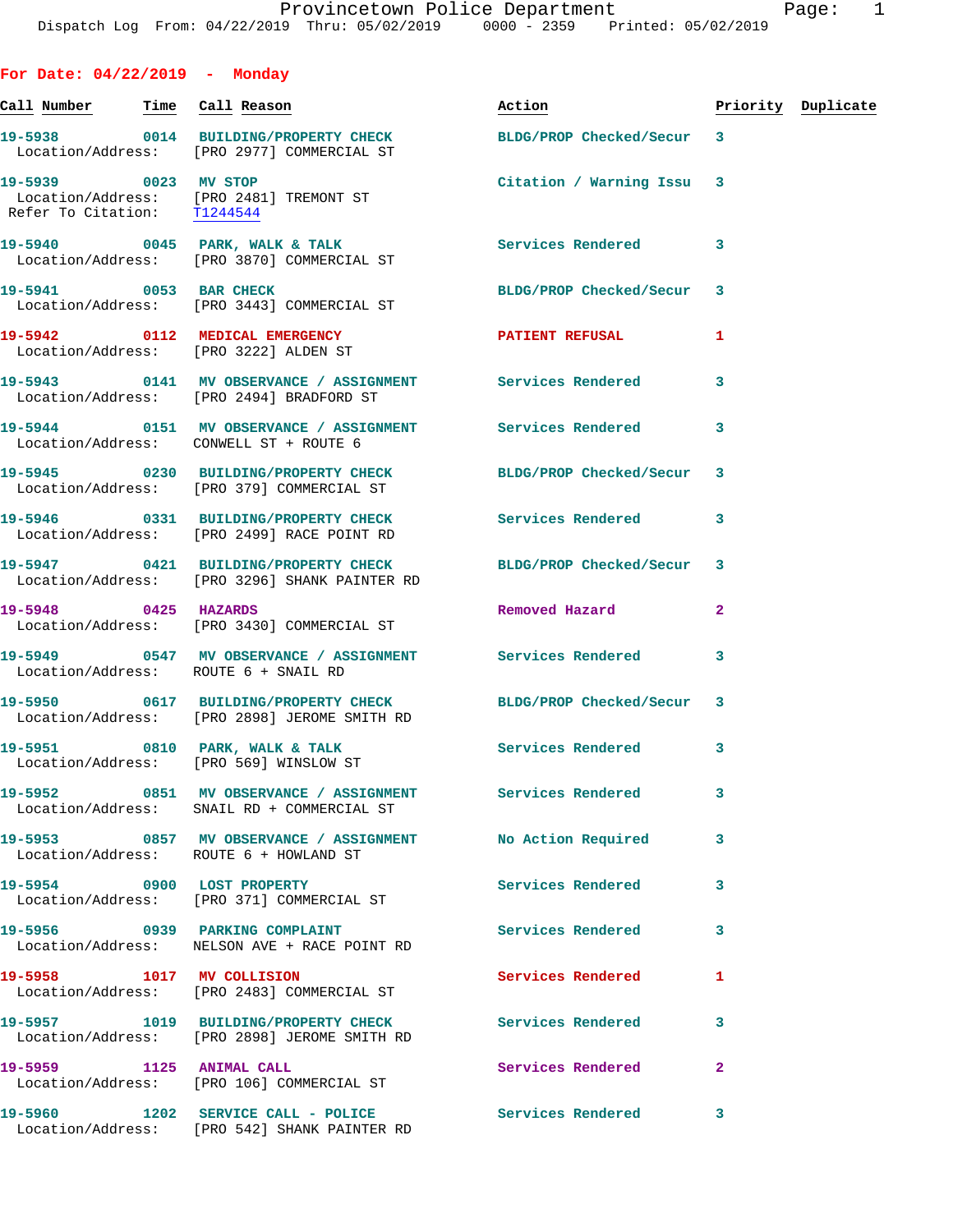| 19-5961 1237 MV STOP                                                                                                              | Location/Address: [PRO 413] CONWELL ST<br>Refer To Citation: 19-401-CN                                  | <b>VERBAL WARNING</b>     | $\mathbf{3}$   |
|-----------------------------------------------------------------------------------------------------------------------------------|---------------------------------------------------------------------------------------------------------|---------------------------|----------------|
|                                                                                                                                   | 19-5962 1334 BUILDING/PROPERTY CHECK<br>Location/Address: [PRO 517] RACE POINT RD                       | Services Rendered         | 3              |
|                                                                                                                                   | 19-5963 1504 SERVICE CALL - POLICE<br>Location/Address: [PRO 569] WINSLOW ST                            | <b>Services Rendered</b>  | 3              |
| Location/Address: [PRO 2520] PRINCE ST                                                                                            | 19-5964 1531 BUILDING/PROPERTY CHECK                                                                    | <b>Services Rendered</b>  | 3              |
| 19-5966 1559 TRAFFIC CONTROL<br>Location/Address: BRADFORD ST                                                                     |                                                                                                         | <b>Services Rendered</b>  | 3              |
|                                                                                                                                   | 19-5967 1639 MV OBSERVANCE / ASSIGNMENT Services Rendered<br>Location/Address: [PRO 3430] COMMERCIAL ST |                           | 3              |
| 19-5968 1728 HAZARDS                                                                                                              | Location/Address: [PRO 1022] NICKERSON ST                                                               | Services Rendered         | $\overline{2}$ |
| 19-5969 1740 MV HIT & RUN<br>Refer To Accident: 19-22-AC                                                                          | Location/Address: [PRO 1953] COMMERCIAL ST                                                              | Could Not Locate          | $\overline{2}$ |
| 19-5970 1826 MV STOP                                                                                                              | Location/Address: [PRO 536] SHANK PAINTER RD                                                            | SPOKEN TO                 | 3              |
| 19-5972 1914 MV DISABLED                                                                                                          | Location/Address: BRADFORD ST + FRANKLIN ST                                                             | SPOKEN TO                 | $\overline{a}$ |
| 19-5973 1930 DISORDERLY<br>Location/Address: [PRO 3222] ALDEN ST                                                                  | Refer To Arrest: 19-46-AR                                                                               | Arrest(s) Made            | 1              |
| 19-5974 2136 FOLLOW UP<br>Refer To Accident: 19-22-AC                                                                             | Location/Address: [PRO 3477] STABLE PATH                                                                | SPOKEN TO                 | $\overline{a}$ |
| 19-5975 2235 MV COMPLAINT<br>Location/Address: [PRO 37] BRADFORD ST<br>Refer To Citation: T1244309<br>Refer To Citation: T1244310 | Refer To Arrest: 19-47-AR                                                                               | Arrest(s) Made            | $\mathbf{2}$   |
|                                                                                                                                   | 19-5976 2239 MEDICAL EMERGENCY<br>Location/Address: [PRO 37] BRADFORD ST                                | <b>PATIENT REFUSAL</b>    | 1              |
| 19-5978 2342 BAR CHECK                                                                                                            | Location/Address: [PRO 3443] COMMERCIAL ST                                                              | BLDG/PROP Checked/Secur 3 |                |
| 19-5979 2346 BAR CHECK                                                                                                            | Location/Address: [PRO 2737] COMMERCIAL ST                                                              | BLDG/PROP Checked/Secur 3 |                |
| For Date: $04/23/2019$ - Tuesday                                                                                                  |                                                                                                         |                           |                |
|                                                                                                                                   | 19-5980 0001 BUILDING/PROPERTY CHECK<br>Location/Address: [PRO 1952] COMMERCIAL ST                      | BLDG/PROP Checked/Secur 3 |                |
|                                                                                                                                   | 19-5981 0003 MEDICAL EMERGENCY<br>Location/Address: [PRO 383] COMMERCIAL ST                             | Transported to Hospital 1 |                |
| 19-5983 0031 ASSIST CITIZEN                                                                                                       | Location/Address: [PRO 3443] COMMERCIAL ST                                                              | SPOKEN TO                 | 3              |
| 19-5985 0034 BAR CHECK                                                                                                            | Location/Address: [PRO 3443] COMMERCIAL ST                                                              | BLDG/PROP Checked/Secur 3 |                |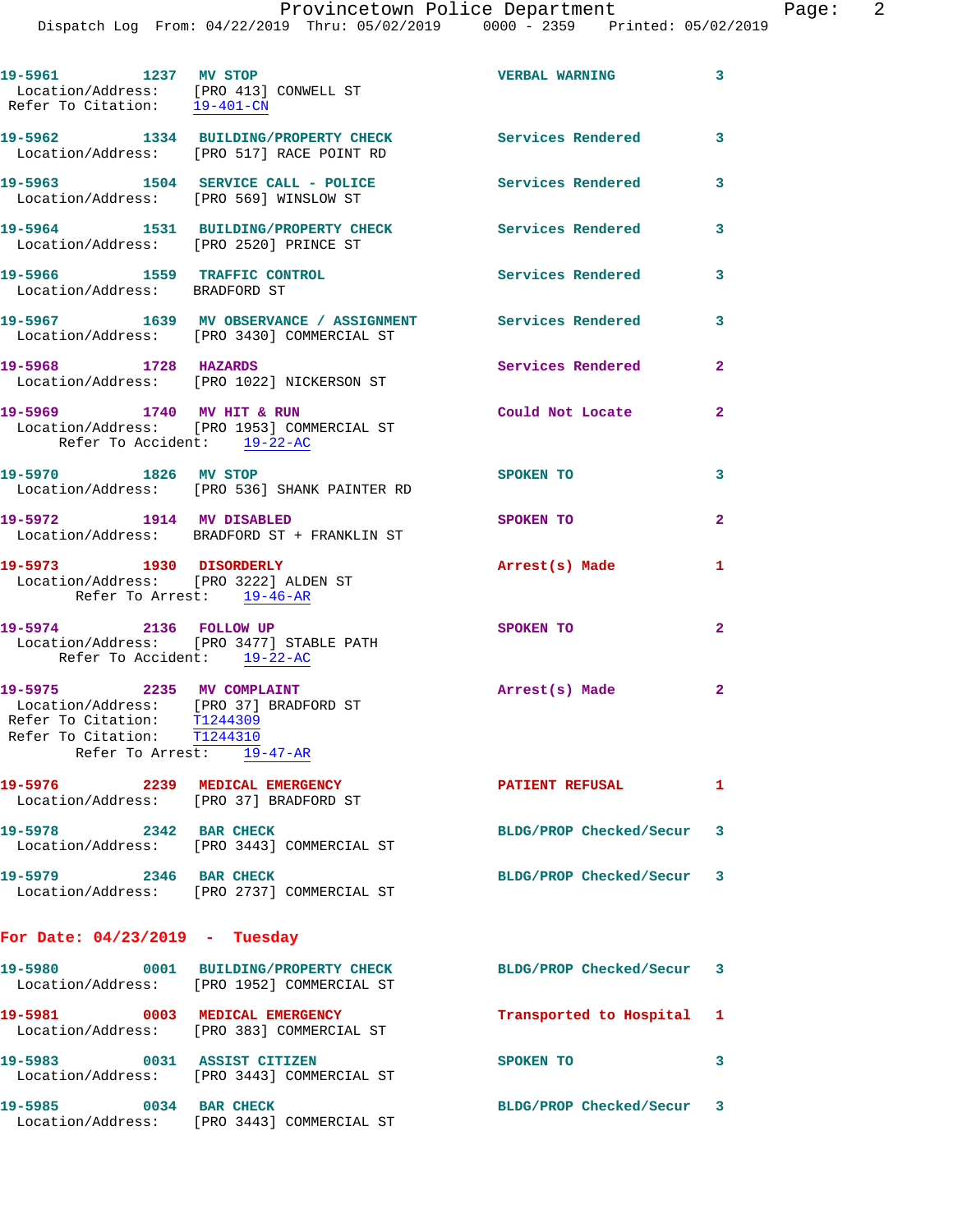|                                                                                                           |                                                                                                                | Provincetown Police Department | -P           |
|-----------------------------------------------------------------------------------------------------------|----------------------------------------------------------------------------------------------------------------|--------------------------------|--------------|
|                                                                                                           | Dispatch Log From: 04/22/2019 Thru: 05/02/2019 0000 - 2359 Printed: 05/02/2019                                 |                                |              |
|                                                                                                           | 19-5986 0041 MEDICAL EMERGENCY No Action Required 1<br>Location/Address: [PRO 549] STANDISH ST                 |                                |              |
| Refer To Arrest: 19-47-AR                                                                                 | 19-5987 0238 ESCORT / TRANSPORT<br>Location/Address: [HYA 4129] PARK ST                                        | Services Rendered              | 3            |
|                                                                                                           | 19-5988 0251 BUILDING/PROPERTY CHECK BLDG/PROP Checked/Secur 3<br>Location/Address: [PRO 3259] MACMILLAN WHARF |                                |              |
|                                                                                                           |                                                                                                                | Services Rendered              | 1            |
|                                                                                                           | 19-5991 0811 SERVICE CALL - POLICE<br>Location/Address: [PRO 569] WINSLOW ST                                   | Services Rendered              | 3            |
| Refer To Arrest: 19-48-AR                                                                                 | 19-5992 0817 ESCORT / TRANSPORT<br>Location/Address: [ORL 1] ROCK HARBOR RD                                    | Services Rendered              | 3            |
| Refer To Arrest: 19-47-AR                                                                                 | 19-5993 0818 ESCORT / TRANSPORT<br>Location/Address: [ORL 1] ROCK HARBOR RD                                    | Services Rendered              | 3            |
|                                                                                                           | 19-5994 0902 FOLLOW UP<br>Location/Address: [PRO 4093] OLD COLONY WAY                                          | SPOKEN TO                      | $\mathbf{2}$ |
|                                                                                                           | 19-5996 1030 ESCORT / TRANSPORT<br>Location/Address: [PRO 1645] HARRY KEMP WAY                                 | <b>Services Rendered</b>       | 3            |
|                                                                                                           | 19-5997 1104 PARK, WALK & TALK<br>Location/Address: [PRO 2500] COMMERCIAL ST                                   | Services Rendered              | 3            |
|                                                                                                           | 19-5998 1113 SERVICE CALL - POLICE 1999 Services Rendered<br>Location/Address: [PRO 105] COMMERCIAL ST         |                                | 3            |
|                                                                                                           | 19-5999 1117 LOST PROPERTY<br>Location/Address: [PRO 723] BRADFORD ST                                          | <b>Services Rendered</b>       | 3            |
|                                                                                                           | 19-6000 1149 GENERAL INFO<br>Location/Address: [PRO 542] SHANK PAINTER RD                                      | <b>Services Rendered</b>       | 3            |
|                                                                                                           | 19-6001 1201 PARKING COMPLAINT<br>Location/Address: JOHNSON ST + COMMERCIAL ST                                 | Citation / Warning Issu        | 3            |
| Location/Address: [PRO 57] BRADFORD ST                                                                    | 19-6002 1323 MV OBSERVANCE / ASSIGNMENT Services Rendered                                                      |                                | 3            |
| Location/Address: [PRO 3440] ROUTE 6                                                                      | 19-6003 1339 MV OBSERVANCE / ASSIGNMENT Services Rendered                                                      |                                | 3            |
| 19-6004 1352 MV STOP<br>Location/Address: [PRO 2521] ROUTE 6<br>Refer To Citation: $\frac{19-402-CN}{\ }$ |                                                                                                                | <b>VERBAL WARNING</b>          | 3            |
| 19-6005 1355 MV STOP<br>Location/Address: [TRU 95] ROUTE 6                                                |                                                                                                                | <b>VERBAL WARNING</b>          | 3            |
| 19-6006 1402 MV STOP<br>Location/Address: [TRU 95] ROUTE 6<br>Refer To Citation: T1244525                 |                                                                                                                | Citation / Warning Issu        | 3            |
|                                                                                                           | 19-6007 1413 SERVICE CALL - POLICE<br>Location/Address: [PRO 1584] MONTELLO ST                                 | <b>Services Rendered</b>       | 3            |
| Location/Address: [PRO 569] WINSLOW ST                                                                    | 19-6008 1456 SERVICE CALL - POLICE                                                                             | <b>Services Rendered</b>       | 3            |
| 19-6009                                                                                                   | 1531 BUILDING/PROPERTY CHECK                                                                                   | Services Rendered              | 3            |

Location/Address: [PRO 2494] BRADFORD ST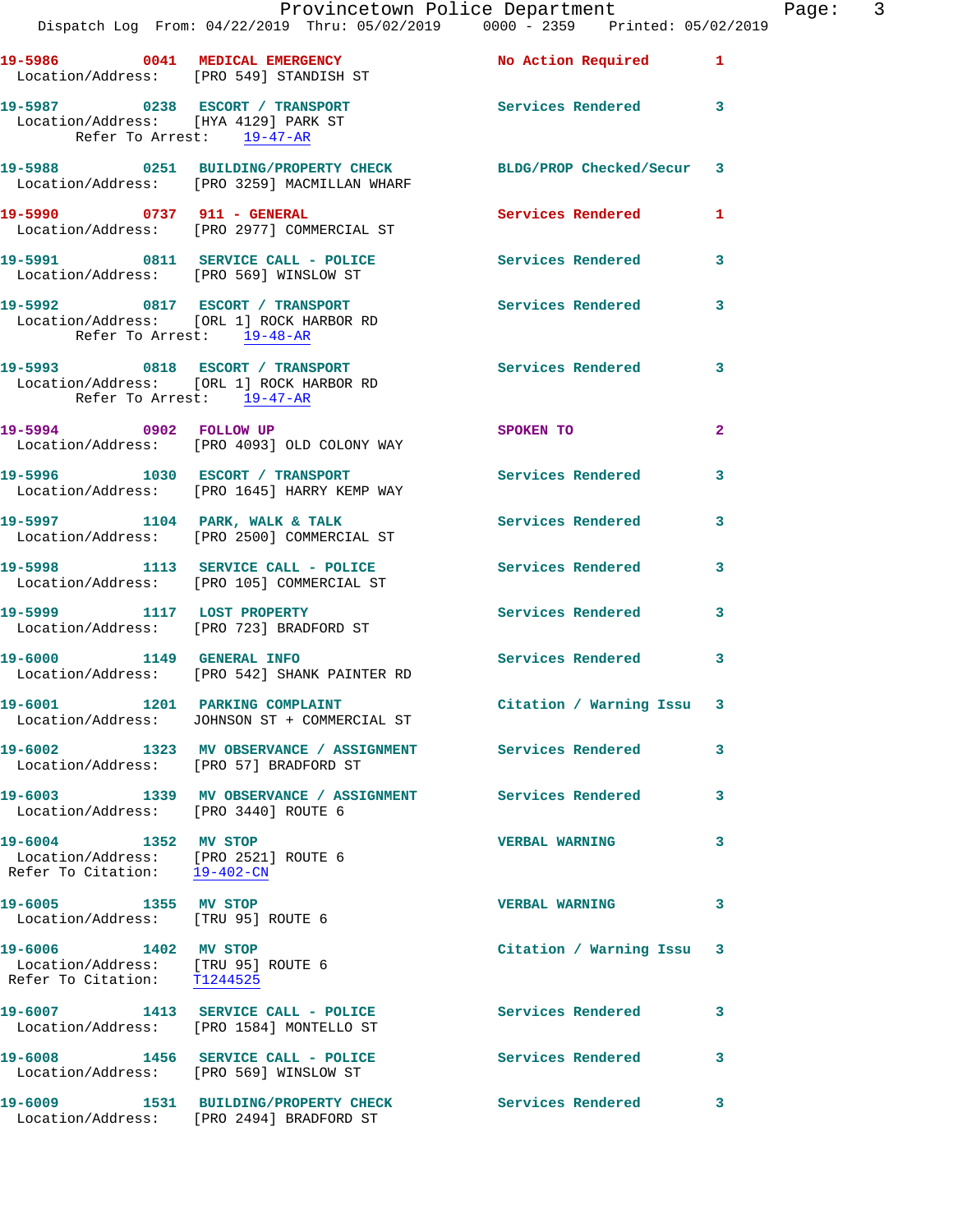|                                                                                              | Dispatch Log From: 04/22/2019 Thru: 05/02/2019 0000 - 2359 Printed: 05/02/2019                          |                          |                |
|----------------------------------------------------------------------------------------------|---------------------------------------------------------------------------------------------------------|--------------------------|----------------|
|                                                                                              | 19-6011 1644 MV OBSERVANCE / ASSIGNMENT VERBAL WARNING<br>Location/Address: [PRO 3440] ROUTE 6          |                          | 3              |
| 19-6012 1649 MV STOP<br>Location/Address: ROUTE 6 + SNAIL RD<br>Refer To Citation: 19-403-CN |                                                                                                         | <b>VERBAL WARNING</b>    | 3              |
|                                                                                              | 19-6014 1715 MV OBSERVANCE / ASSIGNMENT Services Rendered<br>Location/Address: [PRO 3430] COMMERCIAL ST |                          | 3              |
|                                                                                              | 19-6015 1831 BUILDING/PROPERTY CHECK<br>Location/Address: [PRO 3259] MACMILLAN WHARF                    | <b>Services Rendered</b> | 3              |
|                                                                                              | 19-6016 1859 BUILDING/PROPERTY CHECK<br>Location/Address: [PRO 515] RACE POINT RD                       | <b>Services Rendered</b> | 3              |
|                                                                                              | 19-6017 1914 BUILDING/PROPERTY CHECK<br>Location/Address: [PRO 516] RACE POINT RD                       | <b>Services Rendered</b> | 3              |
|                                                                                              | 19-6018 1914 BUILDING/PROPERTY CHECK Services Rendered<br>Location/Address: [PRO 2540] RACE POINT RD    |                          | 3              |
|                                                                                              | 19-6019 1918 BUILDING/PROPERTY CHECK<br>Location/Address: [PRO 3416] STABLE PATH                        | Services Rendered        | 3              |
|                                                                                              | 19-6020 1958 BUILDING/PROPERTY CHECK Services Rendered<br>Location/Address: [PRO 2483] COMMERCIAL ST    |                          | 3              |
|                                                                                              | 19-6021 2001 BUILDING/PROPERTY CHECK<br>Location/Address: [PRO 2493] BRADFORD ST                        | <b>Services Rendered</b> | 3              |
|                                                                                              | 19-6022 2005 MV OBSERVANCE / ASSIGNMENT<br>Location/Address: BRADFORD ST + STANDISH ST                  | Services Rendered        | 3              |
|                                                                                              | 19-6024 2057 911 - GENERAL<br>Location/Address: [PRO 542] SHANK PAINTER RD                              | SPOKEN TO                | 1              |
|                                                                                              | 19-6025 2144 BUILDING/PROPERTY CHECK<br>Location/Address: [PRO 526] RYDER ST EXT                        | <b>Services Rendered</b> | 3              |
| 19-6026 2203 BAR CHECK                                                                       | Location/Address: [PRO 399] COMMERCIAL ST                                                               | <b>Services Rendered</b> | 3              |
|                                                                                              | 19-6027 2228 MEDICAL EMERGENCY<br>Location/Address: [PRO 3680] GEORGES PATH                             | PATIENT REFUSAL          |                |
| 19-6028 2326 ANIMAL CALL                                                                     | Location/Address: [PRO 1572] FRANKLIN ST                                                                | Services Rendered        | $\overline{2}$ |
|                                                                                              | 19-6029 2358 PARK, WALK & TALK<br>Location/Address: [PRO 3870] COMMERCIAL ST                            | <b>Services Rendered</b> | 3              |
| 19-6030 2358 BAR CHECK                                                                       | Location/Address: [PRO 3443] COMMERCIAL ST                                                              | <b>Services Rendered</b> | 3              |
| For Date: $04/24/2019$ - Wednesday                                                           |                                                                                                         |                          |                |
| 19-6031 0009 BAR CHECK<br>Location/Address: [PRO 484] MASONIC PL                             |                                                                                                         | Services Rendered        | 3.             |
|                                                                                              | 19-6032 0009 BUILDING/PROPERTY CHECK<br>Location/Address: [PRO 3033] COMMERCIAL ST                      | BLDG/PROP Checked/Secur  | 3              |
| 19-6033 0014 MV STOP<br>Refer To Citation: 19-404-CN                                         | Location/Address: [PRO 597] COMMERCIAL ST                                                               | <b>VERBAL WARNING</b>    | 3              |

Location/Address: [PRO 2206] PILGRIMS LANDING

**19-6034 0052 BY-LAW VIOLATION No Action Required 2**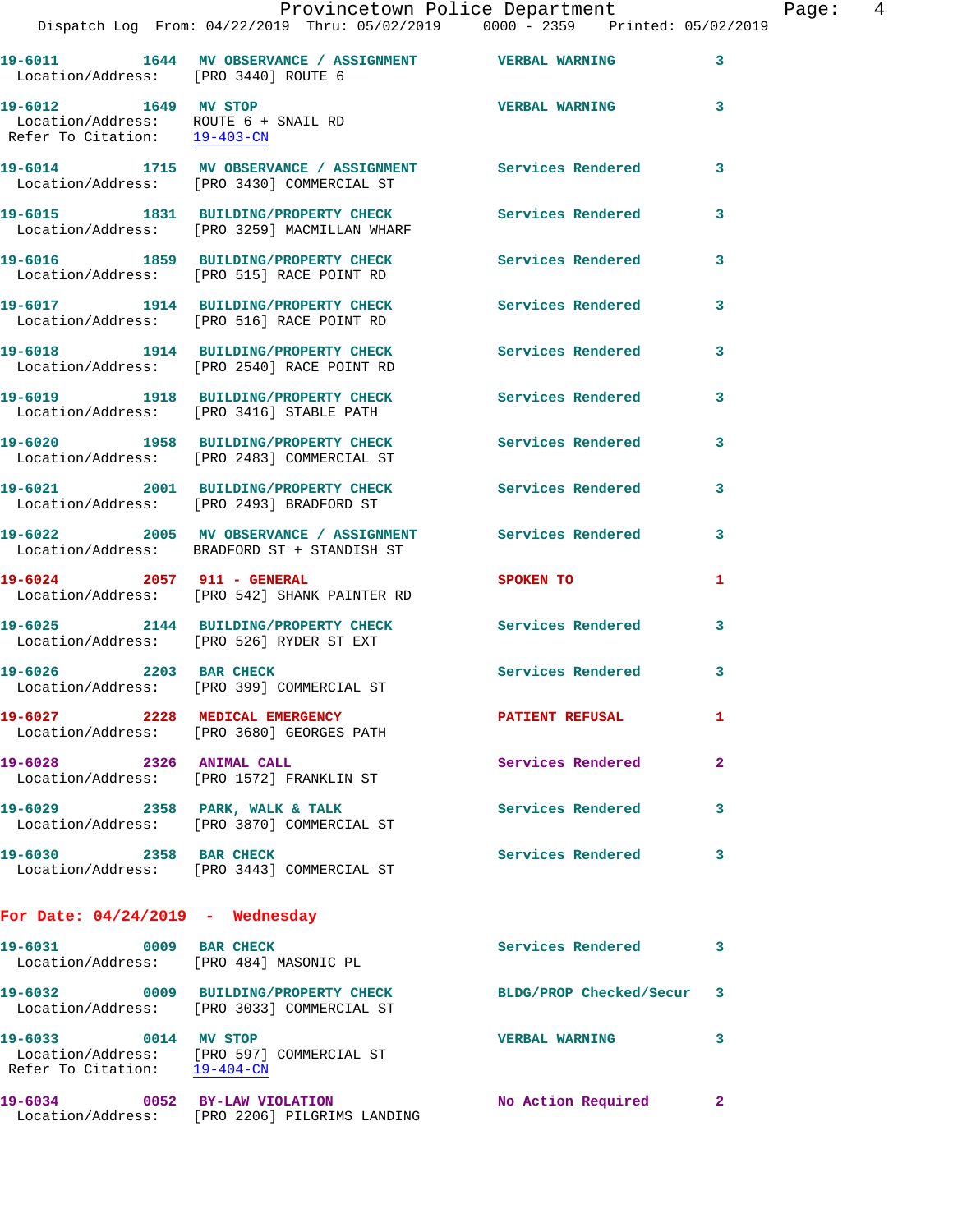|                                      | Provincetown Police Department<br>Dispatch Log From: 04/22/2019 Thru: 05/02/2019 0000 - 2359 Printed: 05/02/2019 |                          |                         |
|--------------------------------------|------------------------------------------------------------------------------------------------------------------|--------------------------|-------------------------|
| Location/Address: [PRO 2513] ROUTE 6 | 19-6036 		 0336 MV OBSERVANCE / ASSIGNMENT Services Rendered 3                                                   |                          |                         |
|                                      | 19-6037 0406 BUILDING/PROPERTY CHECK BLDG/PROP Checked/Secur 3<br>Location/Address: [PRO 447] JEROME SMITH RD    |                          |                         |
|                                      | 19-6039 0517 MV OBSERVANCE / ASSIGNMENT Services Rendered<br>Location/Address: ROUTE 6 + SHANK PAINTER RD        |                          | 3                       |
|                                      | 19-6040 0530 BUILDING/PROPERTY CHECK Services Rendered<br>Location/Address: [PRO 3430] COMMERCIAL ST             |                          | 3                       |
|                                      | 19-6041 0553 BUILDING/PROPERTY CHECK<br>Location/Address: [PRO 2499] RACE POINT RD                               | Services Rendered        | 3                       |
|                                      | 19-6042 0606 BUILDING/PROPERTY CHECK BLDG/PROP Checked/Secur 3<br>Location/Address: [PRO 3259] MACMILLAN WHARF   |                          |                         |
|                                      | 19-6043      0745   ABANDONED BIKE<br>Location/Address:   [PRO 1592] PEARL ST                                    | Services Rendered        | $\mathbf{2}$            |
| 19-6044 0800 AT SCHOOL               | Location/Address: [PRO 569] WINSLOW ST                                                                           | Services Rendered        | 3                       |
|                                      | 19-6045 0812 PET PANTRY<br>Location/Address: [PRO 3296] SHANK PAINTER RD                                         | Services Rendered        | 3                       |
| Location: SNAIL RD                   | 19-6046 6816 MV OBSERVANCE / ASSIGNMENT Services Rendered                                                        |                          | 3                       |
| Location/Address: [PRO 571] ALDEN ST | 19-6047 0829 BUILDING/PROPERTY CHECK BLDG/PROP Checked/Secur 3                                                   |                          |                         |
|                                      | 19-6048 0906 ABANDONED BIKES<br>Location/Address: [PRO 2543] MACMILLAN WHARF                                     | Services Rendered        | $\mathbf{2}$            |
| Location/Address: [PRO 3287] ROUTE 6 | 19-6049 0924 BUILDING/PROPERTY CHECK BLDG/PROP Checked/Secur 3                                                   |                          |                         |
|                                      | 19-6050 0926 PARK, WALK & TALK Services Rendered<br>Location/Address: [PRO 2645] SHANK PAINTER RD                |                          | 3                       |
|                                      | 19-6051 0936 BUILDING/PROPERTY CHECK<br>Location/Address: [PRO 175] COMMERCIAL ST                                | <b>Services Rendered</b> | 3                       |
| 19-6052 0936 ASSIST CITIZEN          | Location/Address: [PRO 542] SHANK PAINTER RD                                                                     | Services Rendered 3      |                         |
|                                      | 19-6053 0953 MV COMPLAINT<br>Location/Address: [PRO 518] RACE POINT RD                                           | Services Rendered        | $\mathbf{2}$            |
| 19-6054 1001 LOST LICENSE            | Location/Address: [PRO 542] SHANK PAINTER RD                                                                     | Services Rendered        | 3                       |
|                                      | 19-6055 1108 LARCENY / FORGERY / FRAUD<br>Location/Address: [PRO 2330] TELEGRAPH HILL RD                         | Services Rendered        | $\mathbf{2}$            |
| 19-6056 1159 LOST VW KEY             | Location/Address: [PRO 542] SHANK PAINTER RD                                                                     | Services Rendered        | 3                       |
|                                      | 19-6057 1301 BUILDING/PROPERTY CHECK<br>Location/Address: [PRO 3430] COMMERCIAL ST                               | Services Rendered        | 3                       |
|                                      | 19-6058 1340 PARK, WALK & TALK<br>Location/Address: [PRO 3741] COMMERCIAL ST                                     | Services Rendered        | $\overline{\mathbf{3}}$ |
| 19-6059 1400 MISSING PERSON          | Location/Address: [PRO 3148] COMMERCIAL ST                                                                       | Transferred Custody 1    |                         |
|                                      |                                                                                                                  |                          |                         |

**19-6060 1504 SERVICE CALL - POLICE Services Rendered 3** 

Location/Address: [PRO 569] WINSLOW ST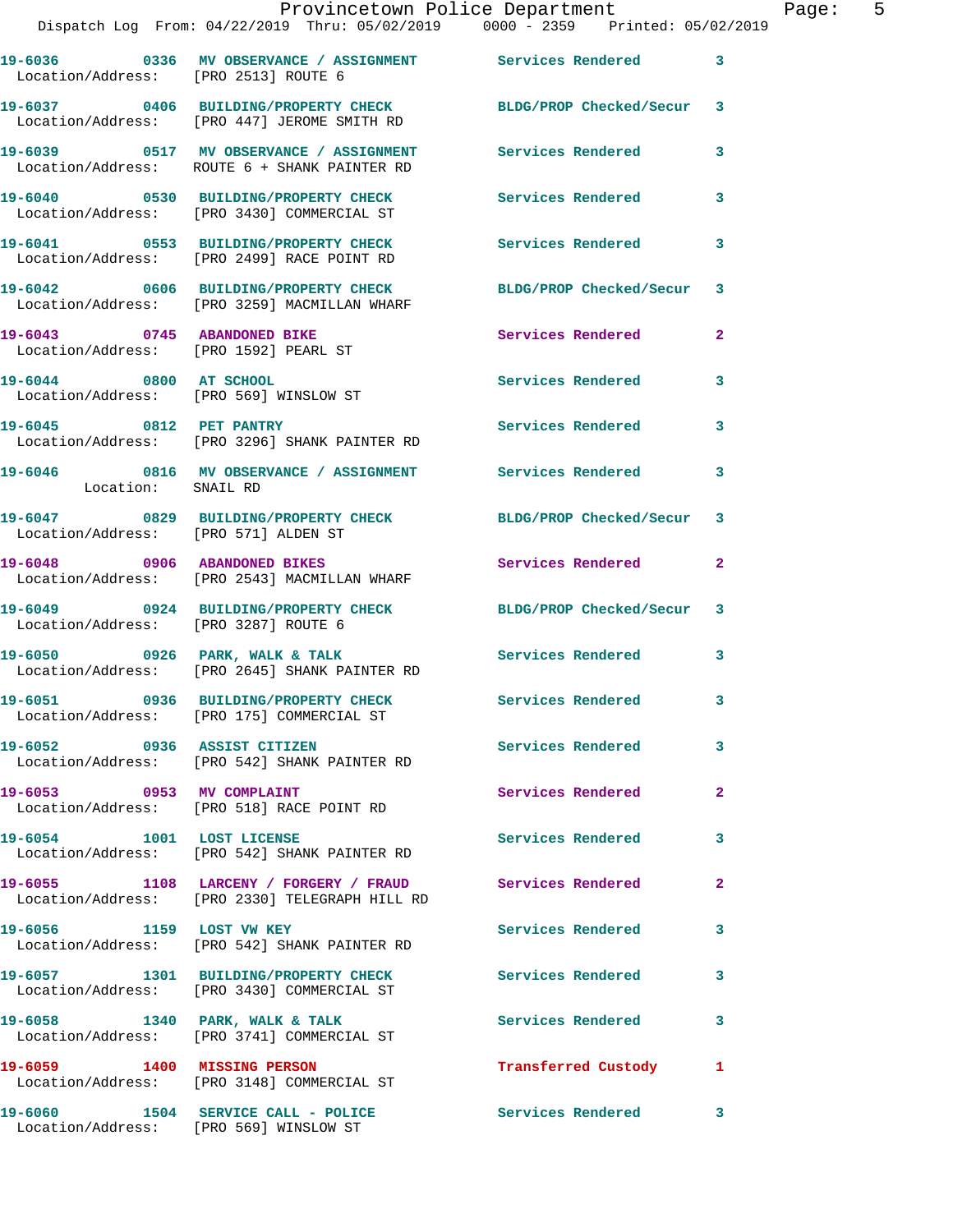|                                                                                                                               | 19-6061 1516 PARK, WALK & TALK 1999 Services Rendered<br>Location/Address: [PRO 488] MAYFLOWER ST              |                           | $\overline{\mathbf{3}}$ |
|-------------------------------------------------------------------------------------------------------------------------------|----------------------------------------------------------------------------------------------------------------|---------------------------|-------------------------|
| Location/Address: ROUTE 6 + SNAIL RD                                                                                          | 19-6062 1622 MV OBSERVANCE / ASSIGNMENT Services Rendered                                                      |                           | $\mathbf{3}$            |
| 19-6063 1652 ALARM - FIRE                                                                                                     | Location/Address: [PRO 2020] COMMERCIAL ST                                                                     | False Alarm               | 1                       |
| 19-6064 1706 GENERAL INFO<br>Location/Address: WEST VINE ST                                                                   |                                                                                                                | <b>Services Rendered</b>  | 3                       |
| 19-6065 1750 FOLLOW UP                                                                                                        | Location/Address: [PRO 1674] BRADFORD ST                                                                       | SPOKEN TO                 | $\mathbf{2}$            |
| 19-6066 1823 911 - GENERAL<br>Location/Address: [OT] GLENWOOD RD                                                              |                                                                                                                | SPOKEN TO                 | 1                       |
|                                                                                                                               | 19-6067 1857 MV COMPLAINT<br>Location/Address: [PRO 2490] PROVINCELANDS RD                                     | Referred to Other Agenc 2 |                         |
|                                                                                                                               | 19-6068 1913 MV OBSERVANCE / ASSIGNMENT<br>Location/Address: ROUTE 6 + RACE POINT RD                           | <b>VERBAL WARNING</b>     | 3                       |
| 19-6069 1926 MV STOP<br>Location/Address: ROUTE 6<br>Refer To Citation: $\frac{19-405-CN}{2}$<br>Refer To Citation: 19-406-CN |                                                                                                                | <b>VERBAL WARNING</b>     | 3                       |
|                                                                                                                               | 19-6070 1933 ALARM - GENERAL<br>Location/Address: [PRO 440] HARRY KEMP WAY                                     | False Alarm               | 1                       |
|                                                                                                                               | 19-6071 2208 BUILDING/PROPERTY CHECK BLDG/PROP Checked/Secur 3<br>Location/Address: [PRO 3259] MACMILLAN WHARF |                           |                         |
| For Date: $04/25/2019$ - Thursday                                                                                             |                                                                                                                |                           |                         |
|                                                                                                                               | 19-6072 0030 BUILDING/PROPERTY CHECK BLDG/PROP Checked/Secur 3<br>Location/Address: [PRO 3259] MACMILLAN WHARF |                           |                         |
|                                                                                                                               | 19-6073 0037 BUILDING/PROPERTY CHECK<br>Location/Address: [PRO 2483] COMMERCIAL ST                             | BLDG/PROP Checked/Secur 3 |                         |
|                                                                                                                               | 19-6074 0037 BUILDING/PROPERTY CHECK<br>Location/Address: [PRO 526] RYDER ST EXT                               | Services Rendered         | 3                       |
|                                                                                                                               | 19-6075 0047 MV OBSERVANCE / ASSIGNMENT Services Rendered<br>Location/Address: BRADFORD ST + HOWLAND ST        |                           | $\overline{\mathbf{3}}$ |
| Location/Address: [PRO 2513] ROUTE 6                                                                                          | 19-6076 0050 MV OBSERVANCE / ASSIGNMENT Services Rendered                                                      |                           | $\overline{\mathbf{3}}$ |
| 19-6077 0221 BY-LAW VIOLATION                                                                                                 | Location/Address: [PRO 2206] PILGRIMS LANDING                                                                  | <b>SPOKEN TO</b>          | $\overline{2}$          |
|                                                                                                                               | 19-6078 0240 BUILDING/PROPERTY CHECK BLDG/PROP Checked/Secur 3<br>Location/Address: [PRO 526] RYDER ST EXT     |                           |                         |
| Location/Address: ROUTE 6 + SNAIL RD                                                                                          | 19-6079 0555 MV OBSERVANCE / ASSIGNMENT Services Rendered 3                                                    |                           |                         |
| Location/Address: [PRO 2521] ROUTE 6                                                                                          | 19-6080 0601 MV OBSERVANCE / ASSIGNMENT Services Rendered                                                      |                           | 3                       |
|                                                                                                                               | 19-6081 0618 PARK, WALK & TALK<br>Location/Address: [PRO 2500] COMMERCIAL ST                                   | <b>Services Rendered</b>  | $\overline{\mathbf{3}}$ |
| 19-6082 0815 AT SCHOOL                                                                                                        | Location/Address: [PRO 569] WINSLOW ST                                                                         | Services Rendered         | 3                       |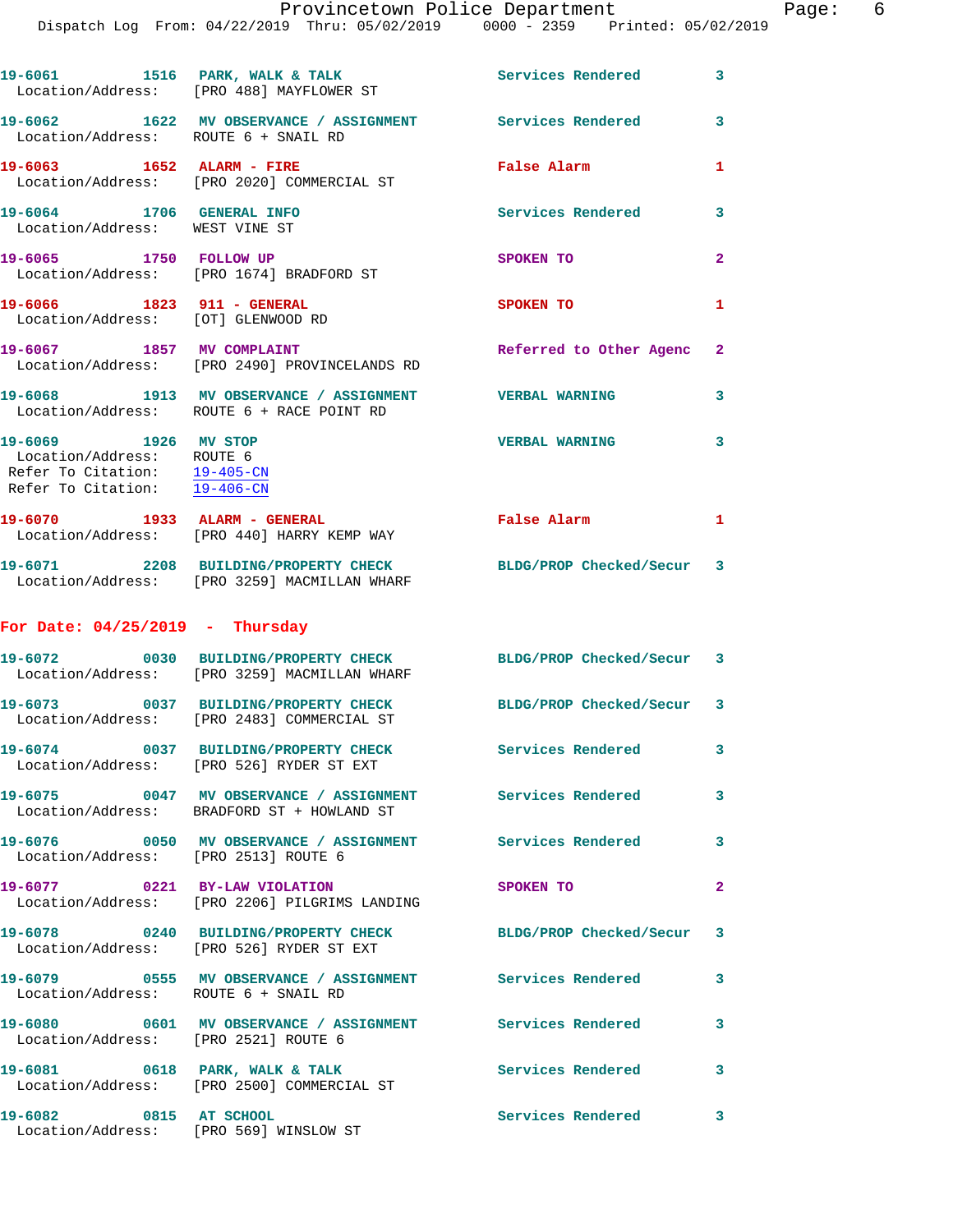Dispatch Log From: 04/22/2019 Thru: 05/02/2019 0000 - 2359 Printed: 05/02/2019

|                             | 19-6083 0843 PARK, WALK & TALK 3 Services Rendered<br>Location: [PRO 3431] LOPES SQUARE                  |                           | 3                 |
|-----------------------------|----------------------------------------------------------------------------------------------------------|---------------------------|-------------------|
|                             | 19-6084 0844 DECEASED SEAL<br>Location/Address: [PRO 2500] COMMERCIAL ST                                 | Services Rendered         | $\overline{a}$    |
|                             | 19-6085 0900 TRAFFIC CONTROL<br>Location/Address: [PRO 3004] BRADFORD ST                                 | <b>Services Rendered</b>  | 3                 |
|                             | 19-6086 0932 BUILDING/PROPERTY CHECK<br>Location/Address: [PRO 3317] CEMETERY RD                         | BLDG/PROP Checked/Secur   | $\mathbf{3}$<br>1 |
|                             | 19-6087 0933 TRAFFIC CONTROL<br>Location/Address: [PRO 356] COMMERCIAL ST                                | Services Rendered         | 3                 |
| Refer To Citation: T1244238 | 19-6089 0957 MV STOP<br>Location/Address: [PRO 2519] ROUTE 6                                             | Citation / Warning Issu 3 |                   |
| Location/Address: SNAIL RD  | 19-6088 6958 MV OBSERVANCE / ASSIGNMENT Services Rendered                                                |                           | 3                 |
|                             | 19-6090 0959 ANIMAL CALL<br>Location/Address: [PRO 1256] STANDISH ST                                     | Services Rendered         | $\mathbf{2}$      |
|                             | 19-6091 1003 BUILDING/PROPERTY CHECK<br>Location/Address: [PRO 3287] ROUTE 6                             | BLDG/PROP Checked/Secur   | 3                 |
|                             | 19-6092 1053 PROPERTY DAMAGE<br>Location/Address: [PRO 2283] COMMERCIAL ST                               | Referred to Other Agenc   | 3                 |
|                             | 19-6093 1105 MV OBSERVANCE / ASSIGNMENT No Action Required<br>Location/Address: ROUTE 6 + HOWLAND ST     |                           | 3                 |
|                             | 19-6094 1106 MV COMPLAINT<br>Location/Address: [PRO 3456] RYDER ST EXT                                   | Services Rendered         | $\overline{a}$    |
|                             | 19-6095 1200 MV DISABLED<br>Location/Address: [PRO 2479] ROUTE 6                                         | Services Rendered         | 2                 |
|                             | 19-6096 1444 ANIMAL CALL<br>Location/Address: [PRO 440] HARRY KEMP WAY                                   | SPOKEN TO                 | 2                 |
|                             | 19-6097 1458 SERVICE CALL - POLICE Services Rendered<br>Location/Address: [PRO 569] WINSLOW ST           |                           | 3                 |
|                             | 19-6100 1635 PARK, WALK & TALK Services Rendered<br>Location/Address: [PRO 105] COMMERCIAL ST            |                           | 3                 |
|                             | 19-6102 1716 MV OBSERVANCE / ASSIGNMENT Services Rendered<br>Location/Address: [PRO 3440] ROUTE 6        |                           | 3                 |
|                             | 19-6103 1719 GENERAL INFO<br>Location/Address: [PRO 2492] WINSLOW ST                                     | SPOKEN TO                 | 3                 |
|                             | 19-6104 1722 MV COLLISION<br>Location/Address: [PRO 3259] MACMILLAN WHARF<br>Refer To Accident: 19-23-AC | SPOKEN TO                 | 1                 |
|                             | 19-6105 1808 ANIMAL CALL<br>Location/Address: WEST VINE ST                                               | SPOKEN TO                 | 2                 |
|                             | 19-6106 1917 BUILDING/PROPERTY CHECK<br>Location/Address: [PRO 106] COMMERCIAL ST                        | Services Rendered         | 3                 |
|                             | 19-6107 2002 BUILDING/PROPERTY CHECK<br>Location/Address: [PRO 519] RACE POINT RD                        | BLDG/PROP Checked/Secur   | 3                 |
|                             | 19-6108 2008 BUILDING/PROPERTY CHECK Services Rendered<br>Location/Address: [PRO 2493] BRADFORD ST       |                           | 3                 |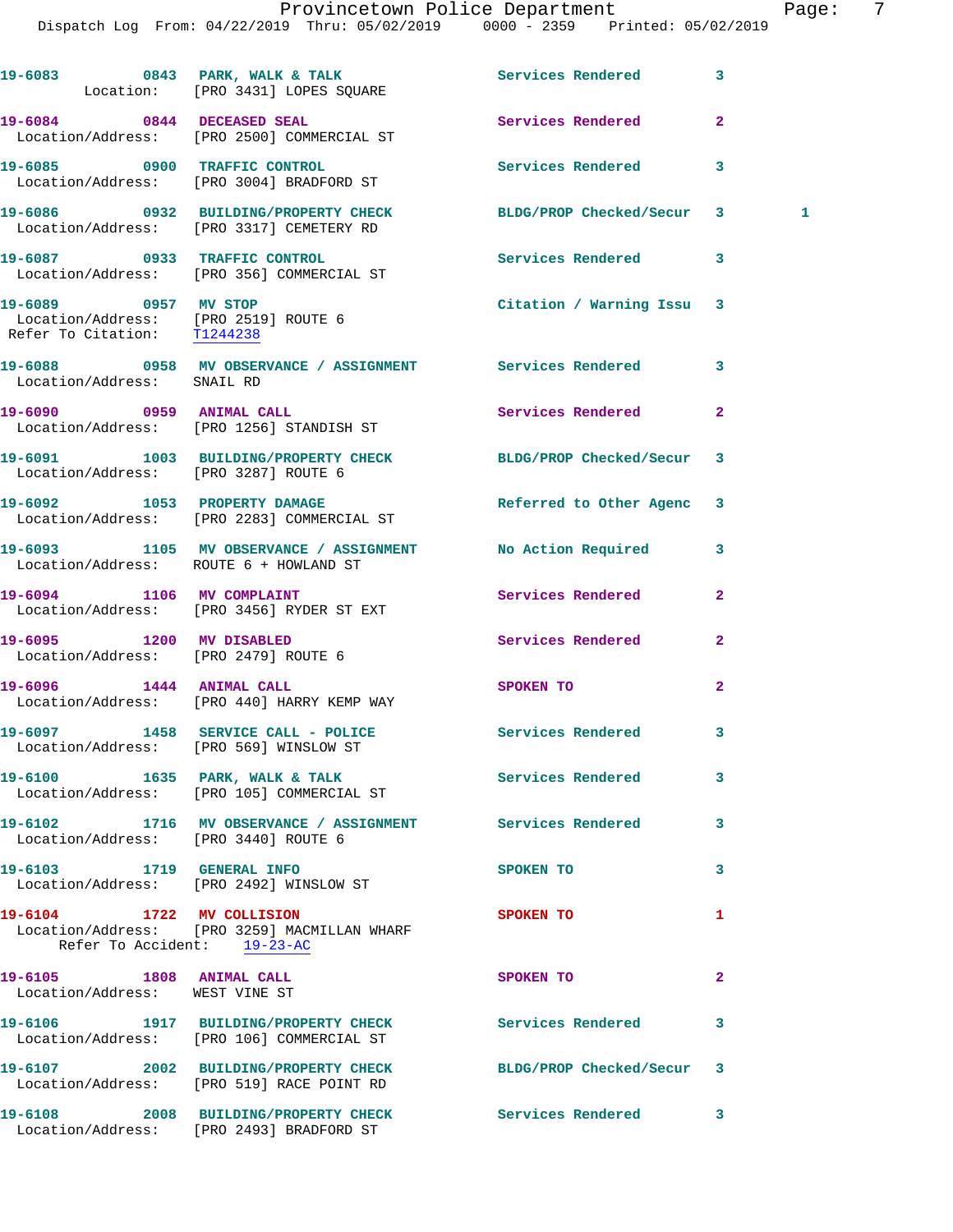Provincetown Police Department Page: 8 Dispatch Log From: 04/22/2019 Thru: 05/02/2019 0000 - 2359 Printed: 05/02/2019 **19-6110 2217 MV OBSERVANCE / ASSIGNMENT VERBAL WARNING 3**  Location/Address: [PRO 3440] ROUTE 6 **19-6111 2219 MV STOP VERBAL WARNING 3**  Location/Address: ROUTE 6 + SNAIL RD Refer To Citation: 19-407-CN **For Date: 04/26/2019 - Friday 19-6113 0009 DISORDERLY SPOKEN TO 1**  Location/Address: [PRO 3430] COMMERCIAL ST **19-6114 0015 MEDICAL EMERGENCY PATIENT REFUSAL 1**  Location/Address: [PRO 3430] COMMERCIAL ST **19-6115 0056 MEDICAL EMERGENCY Transported to Hospital 1**  Location/Address: [PRO 900] COURT ST **19-6116 0122 MV HIT & RUN Arrest(s) Made 2**  Location/Address: [PRO 179] STABLE PATH Refer To Arrest: 19-50-AR **19-6117 0737 PARK, WALK & TALK Services Rendered 3**  Location: [PRO 3431] LOPES SQUARE **19-6118 0738 PARK, WALK & TALK Services Rendered 3**  Location/Address: [PRO 3296] SHANK PAINTER RD 19-6119 0811 SERVICE CALL - POLICE 3<br>
3 Location/Address: [PRO 569] WINSLOW ST **19-6120 0814 SERVICE CALL - POLICE Services Rendered 3**  Location/Address: [PRO 488] MAYFLOWER ST **19-6121 0835 HAZARDS Services Rendered 2**  Location/Address: [PRO 2513] ROUTE 6 **19-6122 0849 ESCORT / TRANSPORT Services Rendered 3**  Location/Address: [ORL 1] ROCK HARBOR RD Refer To Arrest: 19-50-AR 19-6124 **0924 MV COMPLAINT 19-6124 Services Rendered** 2 Location/Address: FRANKLIN ST + BRADFORD ST

**19-6125 1054 MV STOP VERBAL WARNING 3**  Location/Address: [PRO 2518] ROUTE 6 Refer To Citation: 19-408-CN **19-6126 1249 FOLLOW UP SPOKEN TO 2**  Location/Address: [PRO 810] COMMERCIAL ST Refer To Arrest: 19-48-AR **19-6127 1457 SERVICE CALL -SCHOOL Services Rendered 3**  Location/Address: [PRO 488] MAYFLOWER ST **19-6128 1505 MV COMPLAINT Could Not Locate 2**  Location/Address: [PRO 3296] SHANK PAINTER RD **19-6131 1539 ANIMAL CALL Services Rendered 2**  Location/Address: [PRO 1085] PRINCE ST 19-6129 1541 PARK, WALK & TALK **Services Rendered** 3 Location/Address: [PRO 3870] COMMERCIAL ST **19-6130 1544 MV OBSERVANCE / ASSIGNMENT BLDG/PROP Checked/Secur 3** 

 Location/Address: [PRO 3440] ROUTE 6 **19-6132 1613 BUILDING/PROPERTY CHECK BLDG/PROP Checked/Secur 3**  Location/Address: [PRO 2206] PILGRIMS LANDING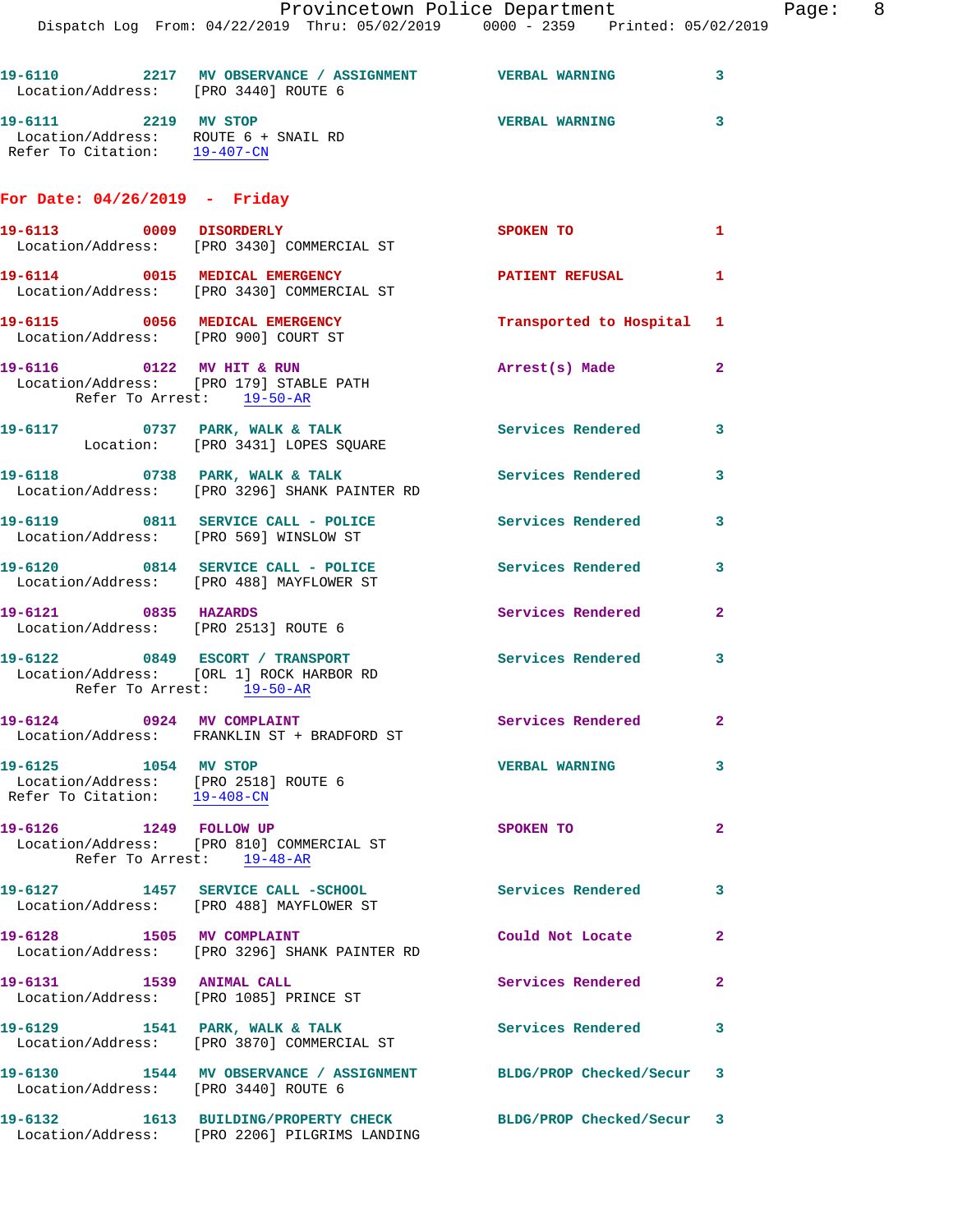|                                        | Provincetown Police Department<br>Dispatch Log From: 04/22/2019 Thru: 05/02/2019 0000 - 2359 Printed: 05/02/2019                        |                           |                |
|----------------------------------------|-----------------------------------------------------------------------------------------------------------------------------------------|---------------------------|----------------|
| 19-6133 1636 MV STOP                   | $\begin{tabular}{ll} Location/Address: & \texttt{BRADFORD} ST + ALLERTON ST \\ Refer To Citation: & \underline{T1244611} \end{tabular}$ | Citation / Warning Issu 3 |                |
|                                        | 19-6136 1824 MV OBSERVANCE / ASSIGNMENT Services Rendered<br>Location/Address: BRADFORD ST + HOWLAND ST                                 |                           | 3              |
| Location/Address: ROUTE 6 + SNAIL RD   | 19-6135 1839 MV OBSERVANCE / ASSIGNMENT Services Rendered                                                                               |                           | 3              |
|                                        | 19-6137 1937 BUILDING/PROPERTY CHECK<br>Location/Address: [PRO 2483] COMMERCIAL ST                                                      | <b>Services Rendered</b>  | 3              |
|                                        | Location/Address: [PRO 4136] BRADFORD ST                                                                                                | False Alarm               | 1              |
|                                        | 19-6139 1958 BUILDING/PROPERTY CHECK<br>Location/Address: [PRO 3259] MACMILLAN WHARF                                                    | Services Rendered         | 3              |
|                                        | 19-6140 2117 MV OBSERVANCE / ASSIGNMENT Services Rendered<br>Location/Address: [PRO 4136] BRADFORD ST                                   |                           | 3              |
| For Date: $04/27/2019$ - Saturday      |                                                                                                                                         |                           |                |
|                                        | 19-6144 0009 BUILDING/PROPERTY CHECK<br>Location/Address: [PRO 3609] COMMERCIAL ST                                                      | BLDG/PROP Checked/Secur   | 3              |
|                                        | 19-6145 0012 PARK, WALK & TALK<br>Location/Address: [PRO 3870] COMMERCIAL ST                                                            | <b>Services Rendered</b>  | 3              |
|                                        | 19-6146 0012 BUILDING/PROPERTY CHECK<br>Location/Address: [PRO 530] SHANK PAINTER RD                                                    | BLDG/PROP Checked/Secur   | 3              |
|                                        | 19-6147 0023 BAR CHECK<br>Location/Address: [PRO 399] COMMERCIAL ST                                                                     | BLDG/PROP Checked/Secur   | 3              |
| 19-6149 0107 MV DISABLED               | Location/Address: [PRO 2521] ROUTE 6                                                                                                    | Services Rendered         | $\overline{a}$ |
|                                        | 19-6148 0109 BUILDING/PROPERTY CHECK BLDG/PROP Checked/Secur 3<br>Location/Address: [PRO 2206] PILGRIMS LANDING                         |                           |                |
|                                        | 19-6151 0143 MV OBSERVANCE / ASSIGNMENT Services Rendered<br>Location/Address: BRADFORD ST + RYDER ST                                   |                           | 3              |
|                                        | 19-6152 0317 MEDICAL EMERGENCY<br>Location/Address: [PRO 3670] SHANK PAINTER RD                                                         | Transported to Hospital   | 1              |
|                                        | 19-6153 0404 BUILDING/PROPERTY CHECK BLDG/PROP Checked/Secur<br>Location/Address: [PRO 1646] WINSLOW ST                                 |                           | 3              |
|                                        | 19-6154 0425 BUILDING/PROPERTY CHECK<br>Location/Address: [PRO 516] RACE POINT RD                                                       | BLDG/PROP Checked/Secur   | 3              |
| Location/Address: ROUTE 6 + HOWLAND ST | 19-6155 0524 MV OBSERVANCE / ASSIGNMENT Services Rendered                                                                               |                           | 3              |
| 19-6156 0535 MV STOP                   | Location/Address: [PRO 539] SHANK PAINTER RD<br>Refer To Citation: $19-409-CN$                                                          | <b>VERBAL WARNING</b>     | 3              |
| Refer To Field Int: 19-16-FI           | 19-6157 0621 SUSPICIOUS ACTIVITY<br>Location/Address: [PRO 2540] RACE POINT RD                                                          | SPOKEN TO                 | $\mathbf{2}$   |
|                                        | 19-6158 0808 ALARM - GENERAL<br>Location/Address: [PRO 994] MILLER HILL RD                                                              | False Alarm               | 1              |
| 19-6159 0959 MV COLLISION              |                                                                                                                                         | Services Rendered         | 1              |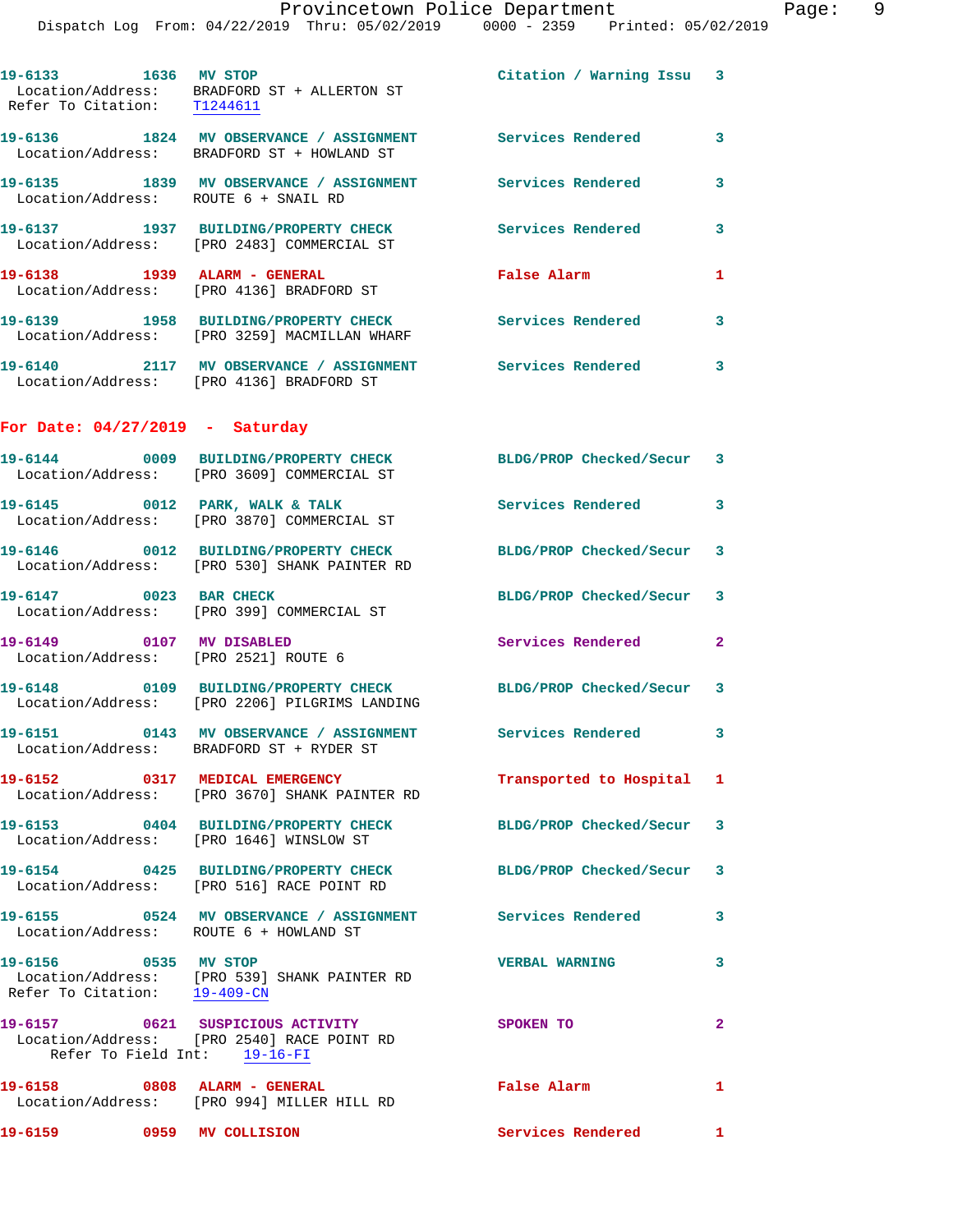|                                                                 | Dispatch Log From: 04/22/2019 Thru: 05/02/2019 0000 - 2359 Printed: 05/02/2019                           | Provincetown Police Department | Page: 10       |  |
|-----------------------------------------------------------------|----------------------------------------------------------------------------------------------------------|--------------------------------|----------------|--|
| Location/Address: BRADFORD ST                                   |                                                                                                          |                                |                |  |
|                                                                 | 19-6160 1006 COMPLAINT - GENERAL<br>Location/Address: [PRO 3777] CONWELL ST                              | Could Not Locate 3             |                |  |
|                                                                 | 19-6161 1033 PROPERTY DAMAGE<br>Location/Address: [PRO 1720] COMMERCIAL ST                               | <b>SPOKEN TO</b>               | 3              |  |
| Location/Address: ROUTE 6 + SNAIL RD                            | 19-6162 1038 MV OBSERVANCE / ASSIGNMENT Services Rendered                                                |                                | 3              |  |
|                                                                 | 19-6163 1044 MEDICAL EMERGENCY<br>Location/Address: [PRO 324] COMMERCIAL ST                              | Transported to Hospital 1      |                |  |
|                                                                 | 19-6165 1206 COMPLAINT - GENERAL<br>Location/Address: [PRO 4005] SCHOOL ST                               | SPOKEN TO                      | 3              |  |
|                                                                 | 19-6164 1209 FOLLOW UP<br>Location/Address: [PRO 1963] COMMERCIAL ST                                     | Services Rendered 2            |                |  |
|                                                                 | 19-6166 1314 PARK, WALK & TALK 1998 Services Rendered<br>Location/Address: [PRO 3870] COMMERCIAL ST      |                                | 3              |  |
|                                                                 | 19-6167 1326 PARADE/RUN TO THE TOP Services Rendered<br>Location/Address: [PRO 444] HIGH POLE HILL       |                                | $\mathbf{2}$   |  |
|                                                                 | 19-6169 1456 COMPLAINT - GENERAL<br>Location/Address: [PRO 3128] CONWELL ST                              | SPOKEN TO                      | 3              |  |
|                                                                 | 19-6171 1508 PARK, WALK & TALK<br>Location/Address: [PRO 105] COMMERCIAL ST                              | <b>Services Rendered</b>       | 3              |  |
|                                                                 |                                                                                                          | Services Rendered              | 3              |  |
|                                                                 | 19-6172 1731 ANIMAL CALL<br>Location/Address: [PRO 3188] MEADOW RD                                       | Services Rendered              | $\mathbf{2}$   |  |
| Location: [OT] ROCKPORT PD                                      | 19-6173 1741 ASSIST DEPARTMENT / MUTUAL AID Could Not Locate 3                                           |                                |                |  |
| 19-6174 1815 FOLLOW UP                                          | Location/Address: [PRO 542] SHANK PAINTER RD                                                             | <b>Services Rendered</b>       | $\overline{2}$ |  |
|                                                                 | 19-6176 1846 MV OBSERVANCE / ASSIGNMENT Services Rendered<br>Location/Address: [PRO 2577] BRADFORD ST    |                                | 3              |  |
|                                                                 | 19-6175 1909 SUSPICIOUS ACTIVITY<br>Location/Address: [PRO 2418] JOHNSON ST                              | SPOKEN TO                      | $\mathbf{2}$   |  |
|                                                                 | 19-6177 1941 SERVICE CALL - POLICE Services Rendered<br>Location/Address: [PRO 1363] CONANT ST           |                                | 3              |  |
| 19-6179 1951 ANIMAL CALL<br>Location/Address: [TRU 71] SHORE RD |                                                                                                          | Services Rendered              | $\mathbf{2}$   |  |
|                                                                 | 19-6180 2021 GENERAL INFO<br>Location/Address: [PRO 444] HIGH POLE HILL                                  | Services Rendered              | 3              |  |
|                                                                 | 19-6181 2129 MV OBSERVANCE / ASSIGNMENT No Action Required<br>Location/Address: BRADFORD ST + HOWLAND ST |                                | 3              |  |
|                                                                 | 19-6187 2130 BUILDING/PROPERTY CHECK<br>Location/Address: [PRO 539] SHANK PAINTER RD                     | BLDG/PROP Checked/Secur 3      |                |  |
| 19-6182 2152 MV STOP<br>Refer To Citation: 19-410-CN            | Location/Address: [PRO 2041] COMMERCIAL ST                                                               | <b>VERBAL WARNING</b>          | 3              |  |
|                                                                 | 19-6183 2203 PARK, WALK & TALK 2007 SPOKEN TO                                                            |                                | $\mathbf{3}$   |  |

Location/Address: [PRO 3870] COMMERCIAL ST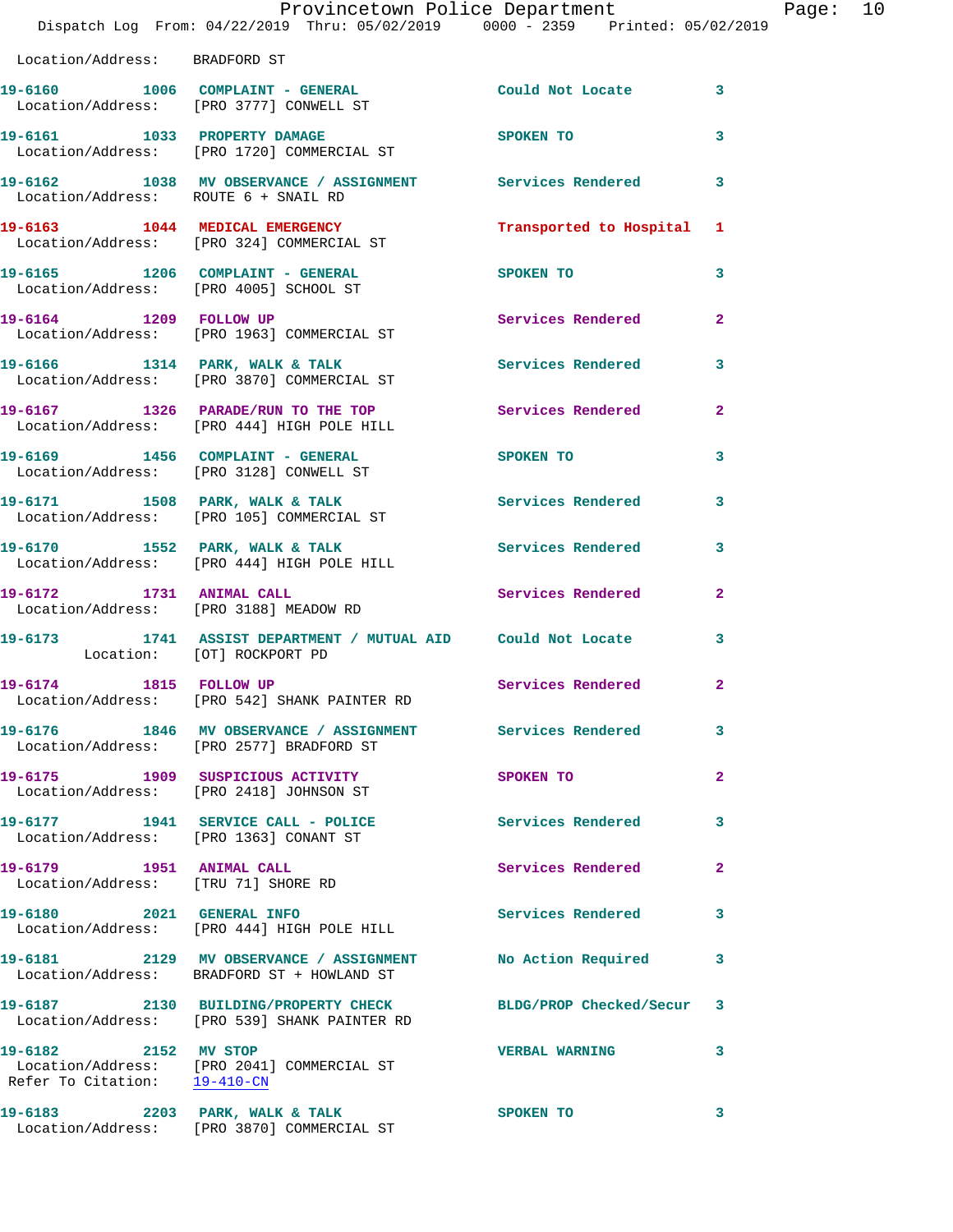Dispatch Log From: 04/22/2019 Thru: 05/02/2019 0000 - 2359 Printed: 05/02/2019

|                                                                  | 19-6184 2205 BAR CHECK BLDG/PROP Checked/Secur 3<br>Location/Address: [PRO 399] COMMERCIAL ST |                           |                         |
|------------------------------------------------------------------|-----------------------------------------------------------------------------------------------|---------------------------|-------------------------|
| 19-6185 2208 BAR CHECK                                           | Location/Address: [PRO 3443] COMMERCIAL ST                                                    | BLDG/PROP Checked/Secur 3 |                         |
| 19-6186 2209 MV DISABLED                                         | Location/Address: RYDER ST + COMMERCIAL ST                                                    | Services Rendered         | $\overline{2}$          |
|                                                                  | Location/Address: [PRO 3443] COMMERCIAL ST                                                    |                           | $\mathbf{1}$            |
| 19-6192 2321 BAR CHECK<br>Location/Address: [PRO 3726] CARVER ST |                                                                                               | <b>Services Rendered</b>  | $\overline{\mathbf{3}}$ |
| 19-6193 2328 BAR CHECK<br>Location/Address: [PRO 484] MASONIC PL |                                                                                               | <b>Services Rendered</b>  | $\overline{\mathbf{3}}$ |
|                                                                  | Location/Address: [PRO 2494] BRADFORD ST                                                      |                           | $\overline{\mathbf{3}}$ |
|                                                                  | Location/Address: [PRO 105] COMMERCIAL ST                                                     |                           | $\overline{\mathbf{3}}$ |
|                                                                  |                                                                                               |                           |                         |

**For Date: 04/28/2019 - Sunday**

| Location/Address: [PRO 446] HOWLAND ST | 19-6191  0018 BUILDING/PROPERTY CHECK                                             | BLDG/PROP Checked/Secur 3 |              |
|----------------------------------------|-----------------------------------------------------------------------------------|---------------------------|--------------|
| 19-6194 0023 BAR CHECK                 | Location/Address: [PRO 3443] COMMERCIAL ST                                        | BLDG/PROP Checked/Secur 3 |              |
| 19-6195 0024 BAR CHECK                 | Location/Address: [PRO 399] COMMERCIAL ST                                         | BLDG/PROP Checked/Secur 3 |              |
| 19-6197 0046 ALARM - GENERAL           | Location/Address: [PRO 4043] COMMERCIAL ST                                        | Referred to Other Agenc 1 |              |
| 19-6198 0050 DISORDERLY                | Location/Address: [PRO 3443] COMMERCIAL ST                                        | <b>GONE ON ARRIVAL</b>    | $\mathbf{1}$ |
| Location/Address: [PRO 37] BRADFORD ST |                                                                                   |                           | 3            |
|                                        | 19-6201 0133 911 - GENERAL<br>Location/Address: [PRO 2977] COMMERCIAL ST          | Services Rendered         | 1            |
| 19-6202 0142 ALARM - GENERAL           | Location/Address: [PRO 2851] COMMERCIAL ST                                        | <b>Services Rendered</b>  | $\mathbf{1}$ |
|                                        | 19-6203 0203 OPEN AFTER-HOURS<br>Location/Address: [PRO 3443] COMMERCIAL ST       | <b>Services Rendered</b>  | 3            |
| Location/Address: [PRO 94] BRADFORD ST | 19-6204 0330 BUILDING/PROPERTY CHECK                                              | <b>Services Rendered</b>  | 3            |
| Location/Address: [PRO 521] ROUTE 6    | 19-6205 0336 BUILDING/PROPERTY CHECK                                              | <b>Services Rendered</b>  | $\mathbf{3}$ |
|                                        | 19-6207 0354 BUILDING/PROPERTY CHECK<br>Location/Address: [PRO 516] RACE POINT RD | BLDG/PROP Checked/Secur 3 |              |
| Location/Address: ROUTE 6 + SNAIL RD   | 19-6206 <a> 0355</a> MV OBSERVANCE //> ASSIGNMENT<br>Services Rendered d 3        |                           |              |
| Location/Address: [PRO 3921] ROUTE 6   | 19-6208 0430 BUILDING/PROPERTY CHECK                                              | BLDG/PROP Checked/Secur 3 |              |
|                                        | 19-6209 0500 BUILDING/PROPERTY CHECK                                              | <b>Services Rendered</b>  | 3            |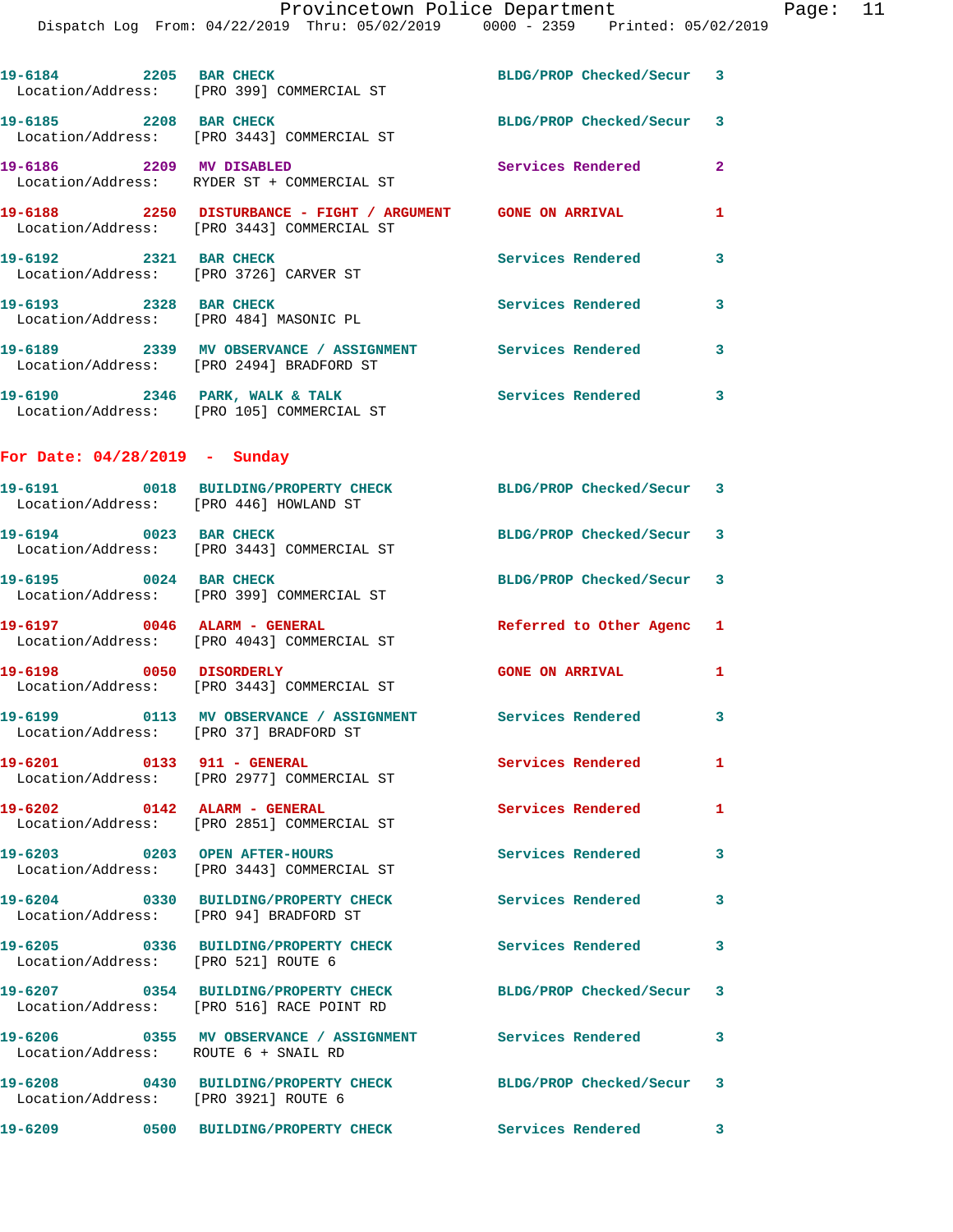|                                      | Provincetown Police Department<br>Dispatch Log From: 04/22/2019 Thru: 05/02/2019 0000 - 2359 Printed: 05/02/2019 |                           | Page: 12                |  |
|--------------------------------------|------------------------------------------------------------------------------------------------------------------|---------------------------|-------------------------|--|
|                                      | Location/Address: [PRO 2540] RACE POINT RD                                                                       |                           |                         |  |
|                                      | 19-6210 0505 BUILDING/PROPERTY CHECK Services Rendered 3<br>Location/Address: [PRO 3259] MACMILLAN WHARF         |                           |                         |  |
|                                      | 19-6211 0528 MV OBSERVANCE / ASSIGNMENT Services Rendered<br>Location/Address: [PRO 447] JEROME SMITH RD         |                           | 3                       |  |
|                                      | 19-6212 0607 MV OBSERVANCE / ASSIGNMENT Services Rendered<br>Location/Address: [PRO 3440] ROUTE 6                |                           | $\mathbf{3}$            |  |
|                                      | 19-6213 0641 ANIMAL CALL SPOKEN TO<br>Location/Address: [PRO 747] BRADFORD ST                                    |                           | $\overline{2}$          |  |
|                                      | 19-6214 0711 MEDICAL EMERGENCY<br>Location/Address: [PRO 3222] ALDEN ST                                          | Transported to Hospital 1 |                         |  |
|                                      | 19-6215 0800 BUILDING/PROPERTY CHECK Services Rendered<br>Location/Address: [PRO 3259] MACMILLAN WHARF           |                           | $\mathbf{3}$            |  |
|                                      | 19-6216 0854 MV OBSERVANCE / ASSIGNMENT Services Rendered 3<br>Location/Address: COMMERCIAL ST + SNAIL RD        |                           |                         |  |
|                                      | 19-6217 0915 MV STOP<br>Location/Address: BRADFORD ST + KENDALL LN<br>Refer To Citation: T1244612                | Citation / Warning Issu 3 |                         |  |
|                                      | 19-6219 1021 BUILDING/PROPERTY CHECK Services Rendered<br>Location/Address: [PRO 2490] PROVINCELANDS RD          |                           | 3                       |  |
|                                      | 19-6221 1138 FOLLOW UP<br>  Location/Address: [PRO 2977] COMMERCIAL ST                                           | Services Rendered         | $\mathbf{2}$            |  |
|                                      | 19-6222 1221 BUILDING/PROPERTY CHECK Services Rendered<br>Location/Address: [PRO 564] BAYBERRY AVE               |                           | 3                       |  |
|                                      | 19-6223 1238 BUILDING/PROPERTY CHECK<br>Location/Address: [PRO 519] RACE POINT RD                                | Services Rendered         | $\overline{\mathbf{3}}$ |  |
|                                      | 19-6225 1248 911 - GENERAL<br>Location/Address: [PRO 129] COMMERCIAL ST                                          | No Action Required        | 1                       |  |
| Location/Address: ROUTE 6 + SNAIL RD | 19-6224 1249 MV OBSERVANCE / ASSIGNMENT                                                                          | Services Rendered         | 3                       |  |
|                                      | 19-6227 1348 COMPLAINT - GENERAL<br>Location/Address: [PRO 1174] WINTHROP ST                                     | SPOKEN TO                 | 3                       |  |
|                                      | 19-6228 1355 BUILDING/PROPERTY CHECK<br>Location/Address: [PRO 2483] COMMERCIAL ST                               | Services Rendered         | 3                       |  |
|                                      | 19-6232 1550 BUILDING/PROPERTY CHECK<br>Location/Address: [PRO 519] RACE POINT RD                                | BLDG/PROP Checked/Secur   | $\mathbf{3}$            |  |
|                                      | 19-6233 1557 MV OBSERVANCE / ASSIGNMENT Services Rendered<br>Location/Address: RACE POINT RD + STABLE PATH       |                           | 3                       |  |
|                                      | 19-6231 1623 LARCENY / FORGERY / FRAUD SPOKEN TO<br>Location/Address: [PRO 1957] COMMERCIAL ST                   |                           | $\mathbf{2}$            |  |
| 19-6234 1714 DISORDERLY              | Location/Address: [PRO 3252] COMMERCIAL ST                                                                       | Services Rendered         | 1                       |  |
| 19-6235 1749 HAZARDS                 | Location/Address: [PRO 3260] BRADFORD ST EXT                                                                     | Removed Hazard            | $\mathbf{2}$            |  |
| 19-6236 1802 TRESPASS                | Location/Address: [PRO 3252] COMMERCIAL ST<br>Refer To Arrest: 19-54-AR                                          | Arrest(s) Made            | $\mathbf{2}$            |  |
| 19-6237 1821 MEDICAL EMERGENCY       |                                                                                                                  | <b>PATIENT REFUSAL</b>    | 1.                      |  |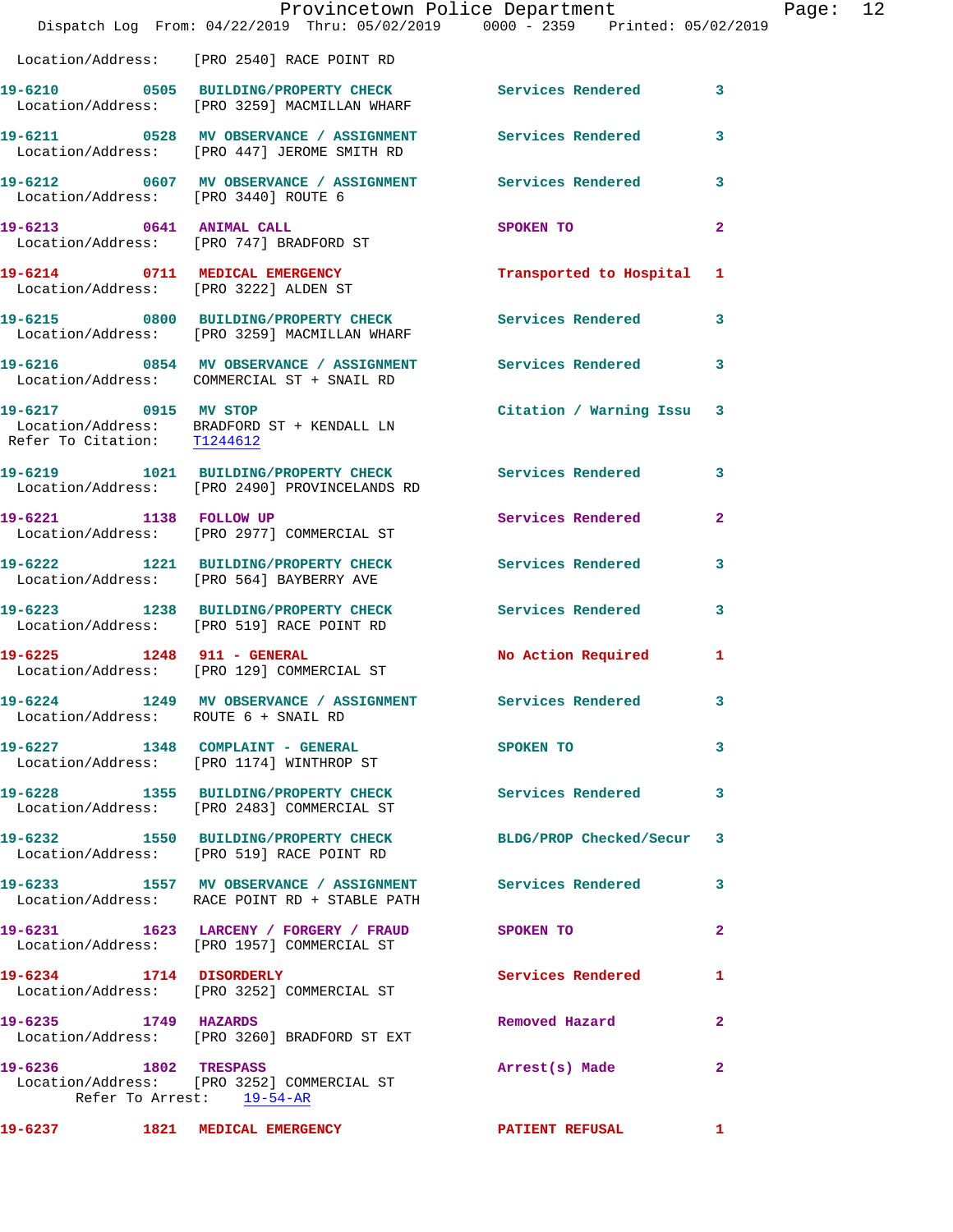|                                      | Dispatch Log From: 04/22/2019 Thru: 05/02/2019 0000 - 2359 Printed: 05/02/2019                                 | Provincetown Police Department |              | Page: 13 |  |
|--------------------------------------|----------------------------------------------------------------------------------------------------------------|--------------------------------|--------------|----------|--|
|                                      | Location/Address: [PRO 542] SHANK PAINTER RD                                                                   |                                |              |          |  |
|                                      | 19-6238 2115 GENERAL INFO<br>Location/Address: [TRU] HIGHLAND AVE                                              | SPOKEN TO                      | 3            |          |  |
|                                      | 19-6239 2144 ANIMAL CALL<br>Location/Address: [PRO 1349] COMMERCIAL ST                                         | SPOKEN TO                      | $\mathbf{2}$ |          |  |
|                                      | 19-6240 2353 BUILDING/PROPERTY CHECK Services Rendered 3<br>Location/Address: [PRO 526] RYDER ST EXT           |                                |              |          |  |
| For Date: $04/29/2019$ - Monday      |                                                                                                                |                                |              |          |  |
|                                      | 19-6242 0011 BUILDING/PROPERTY CHECK Services Rendered 3<br>Location/Address: [PRO 2490] PROVINCELANDS RD      |                                |              |          |  |
|                                      | 19-6244 0026 MV OBSERVANCE / ASSIGNMENT Services Rendered 3<br>Location/Address: [PRO 2513] ROUTE 6            |                                |              |          |  |
|                                      | 19-6241 0050 BUILDING/PROPERTY CHECK BLDG/PROP Checked/Secur 3<br>Location/Address: [PRO 530] SHANK PAINTER RD |                                |              |          |  |
|                                      | 19-6243 0108 MV OBSERVANCE / ASSIGNMENT Services Rendered 3<br>Location/Address: [PRO 37] BRADFORD ST          |                                |              |          |  |
|                                      | 19-6245 0130 MEDICAL EMERGENCY PATIENT REFUSAL<br>Location/Address: [PRO 542] SHANK PAINTER RD                 |                                | $\mathbf{1}$ |          |  |
|                                      | 19-6246 0149 BUILDING/PROPERTY CHECK Services Rendered 3<br>Location/Address: [PRO 3430] COMMERCIAL ST         |                                |              |          |  |
|                                      | 19-6247 0246 BUILDING/PROPERTY CHECK BLDG/PROP Checked/Secur 3<br>Location/Address: [PRO 3259] MACMILLAN WHARF |                                |              |          |  |
|                                      | 19-6249 0302 MV OBSERVANCE / ASSIGNMENT Services Rendered 3<br>Location/Address: [PRO 106] COMMERCIAL ST       |                                |              |          |  |
| Location/Address: [PRO 2513] ROUTE 6 | 19-6252 0443 MV OBSERVANCE / ASSIGNMENT Services Rendered                                                      |                                | 3            |          |  |
| 19-6250                              | 0515 BUILDING/PROPERTY CHECK BLDG/PROP Checked/Secur 3<br>Location/Address: [PRO 447] JEROME SMITH RD          |                                |              |          |  |
|                                      | 19-6253 0607 PARK, WALK & TALK 1998 Services Rendered 3<br>Location: [PRO 3431] LOPES SQUARE                   |                                |              |          |  |
|                                      | 19-6254 0731 MEDICAL EMERGENCY<br>Location/Address: [PRO 2207] SHANK PAINTER RD                                | PATIENT REFUSAL 1              |              |          |  |
|                                      | 19-6255 0812 PARK, WALK & TALK Services Rendered 3<br>Location/Address: [PRO 569] WINSLOW ST                   |                                |              |          |  |
|                                      | 19-6256 0818 MV OBSERVANCE / ASSIGNMENT No Action Required 3<br>Location/Address: ROUTE 6 + HOWLAND ST         |                                |              |          |  |
|                                      | 19-6260 0924 ALARM - GENERAL<br>Location/Address: [PRO 2576] COMMERCIAL ST                                     | Services Rendered 1            |              |          |  |
|                                      | 19-6261 0955 GENERAL INFO<br>Location/Address: [PRO 2500] COMMERCIAL ST                                        | Services Rendered 3            |              |          |  |
|                                      | 19-6262 1053 GENERAL INFO<br>Location/Address: [PRO 453] KILEY CT                                              | Services Rendered              | 3            |          |  |
|                                      | 19-6263 1140 PARKING COMPLAINT Services Rendered 3<br>Location/Address: [PRO 382] COMMERCIAL ST                |                                |              |          |  |
|                                      | 19-6264 1148 LOST PROPERTY<br>Location/Address: [PRO 165] COMMERCIAL ST                                        | Services Rendered              | 3            |          |  |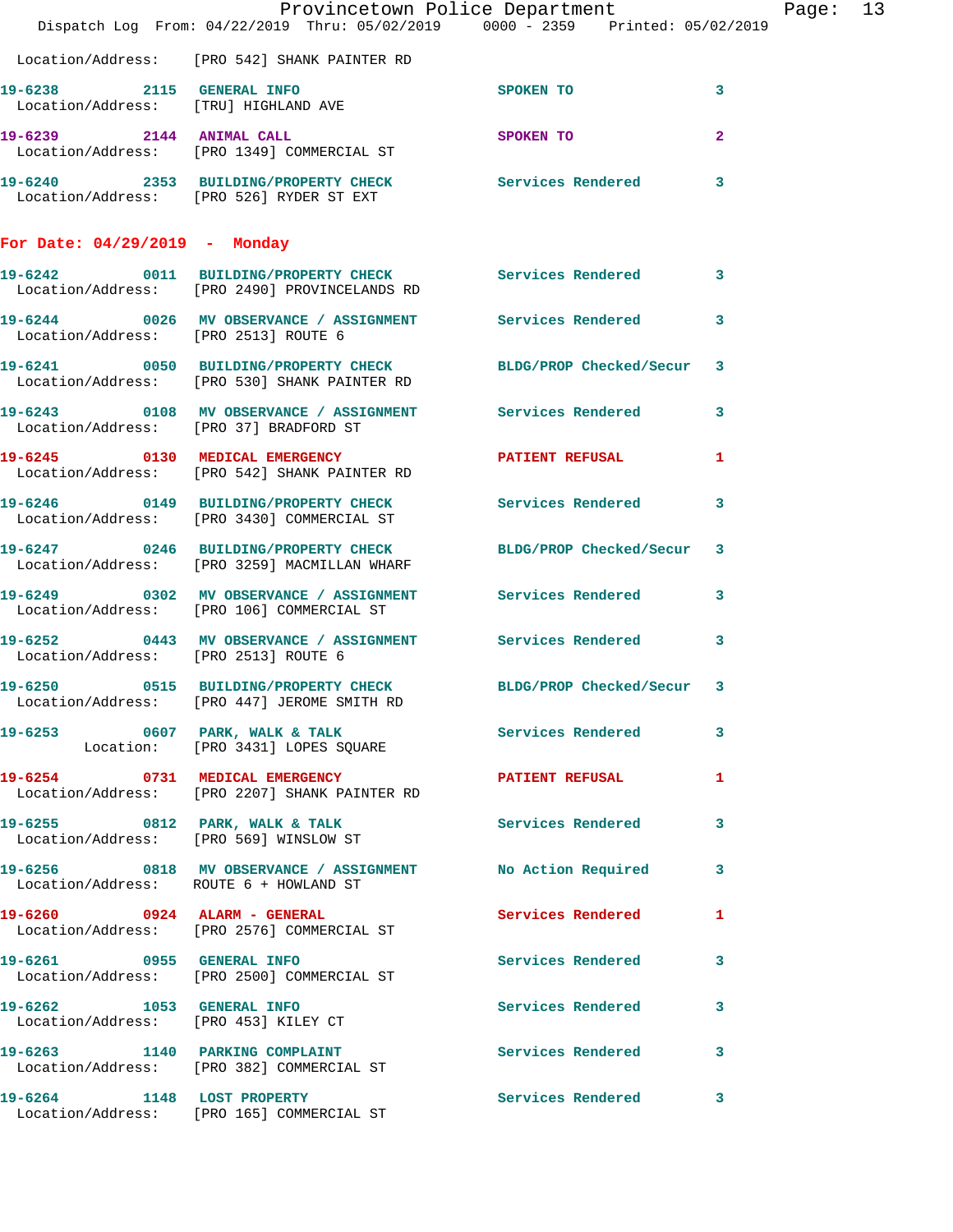Refer To Arrest: 19-54-AR

| 19-6266 1208 MEDICAL EMERGENCY<br>Location/Address: [PRO 1488] PEARL ST                        |                                                                                                            | Transported to Hospital 1 |                |
|------------------------------------------------------------------------------------------------|------------------------------------------------------------------------------------------------------------|---------------------------|----------------|
|                                                                                                | 19-6267 1331 LARCENY / FORGERY / FRAUD<br>Location/Address: [PRO 394] COMMERCIAL ST                        | <b>Services Rendered</b>  | $\overline{2}$ |
|                                                                                                | 19-6268 1406 COMPLAINT - GENERAL<br>Location/Address: [PRO 3908] COMMERCIAL ST                             | <b>Services Rendered</b>  | 3              |
| 19-6269 1434 ANIMAL CALL                                                                       | Location/Address: [PRO 157] COMMERCIAL ST                                                                  | SPOKEN TO                 | $\overline{2}$ |
|                                                                                                | 19-6270 1447 SERVICE CALL - POLICE<br>Location/Address: [PRO 542] SHANK PAINTER RD                         | <b>Services Rendered</b>  | 3              |
| 19-6271 1531 MV STOP<br>Location/Address: ROUTE 6 + HOWLAND ST<br>Refer To Citation: 19-411-CN |                                                                                                            | <b>VERBAL WARNING</b>     | 3              |
| 19-6274 1618 LOST PROPERTY                                                                     | Location/Address: [PRO 3259] MACMILLAN WHARF                                                               | SPOKEN TO                 | 3              |
| 19-6275 1635 FOLLOW UP                                                                         | Location/Address: [PRO 2977] COMMERCIAL ST                                                                 | Services Rendered         | $\overline{2}$ |
| 19-6276 1638 TRESPASS                                                                          | Location/Address: [PRO 105] COMMERCIAL ST                                                                  | No Action Required        | $\mathbf{2}$   |
|                                                                                                | 19-6277 1721 MV OBSERVANCE / ASSIGNMENT<br>Location/Address: BRADFORD ST + STANDISH ST                     | <b>Services Rendered</b>  | 3              |
|                                                                                                | 19-6279 1805 MEDICAL EMERGENCY<br>Location/Address: [PRO 350] COMMERCIAL ST                                | <b>PATIENT REFUSAL</b>    | $\mathbf{1}$   |
|                                                                                                | 19-6280 1816 BUILDING/PROPERTY CHECK<br>Location/Address: [PRO 1638] COMMERCIAL ST                         | BLDG/PROP Checked/Secur 3 |                |
| 19-6281 1819 MV STOP<br>Location/Address: ROUTE 6 + SNAIL RD<br>Refer To Citation: 19-412-CN   |                                                                                                            | <b>VERBAL WARNING</b>     | 3              |
|                                                                                                | 19-6282 1905 BUILDING/PROPERTY CHECK<br>Location/Address: [PRO 2559] COMMERCIAL ST                         | Services Rendered 3       |                |
| 19-6283 1927 MEDICAL EMERGENCY                                                                 | Location/Address: [PRO 383] COMMERCIAL ST                                                                  | <b>PATIENT REFUSAL</b>    | 1              |
| Location/Address: ROUTE 6 + SNAIL RD                                                           |                                                                                                            |                           | 3              |
|                                                                                                | 19-6285 1942 BUILDING/PROPERTY CHECK<br>Location/Address: [PRO 2206] PILGRIMS LANDING                      | BLDG/PROP Checked/Secur 3 |                |
|                                                                                                | 19-6286 2112 BUILDING/PROPERTY CHECK<br>Location/Address: [PRO 518] RACE POINT RD                          | BLDG/PROP Checked/Secur 3 |                |
|                                                                                                | 19-6287 2120 MV OBSERVANCE / ASSIGNMENT No Action Required<br>Location/Address: [PRO 539] SHANK PAINTER RD |                           | 3              |
|                                                                                                | 19-6288 2123 MV OBSERVANCE / ASSIGNMENT Services Rendered<br>Location/Address: [PRO 4136] BRADFORD ST      |                           | 3              |
| 19-6290                                                                                        | 2159 BUILDING/PROPERTY CHECK Services Rendered<br>Location/Address: [PRO 519] RACE POINT RD                |                           | 3              |
|                                                                                                | 19-6291 2216 GENERAL INFO<br>Location/Address: [TRU] SOUTH HIGHLAND RD                                     | <b>Services Rendered</b>  | 3              |
|                                                                                                |                                                                                                            |                           |                |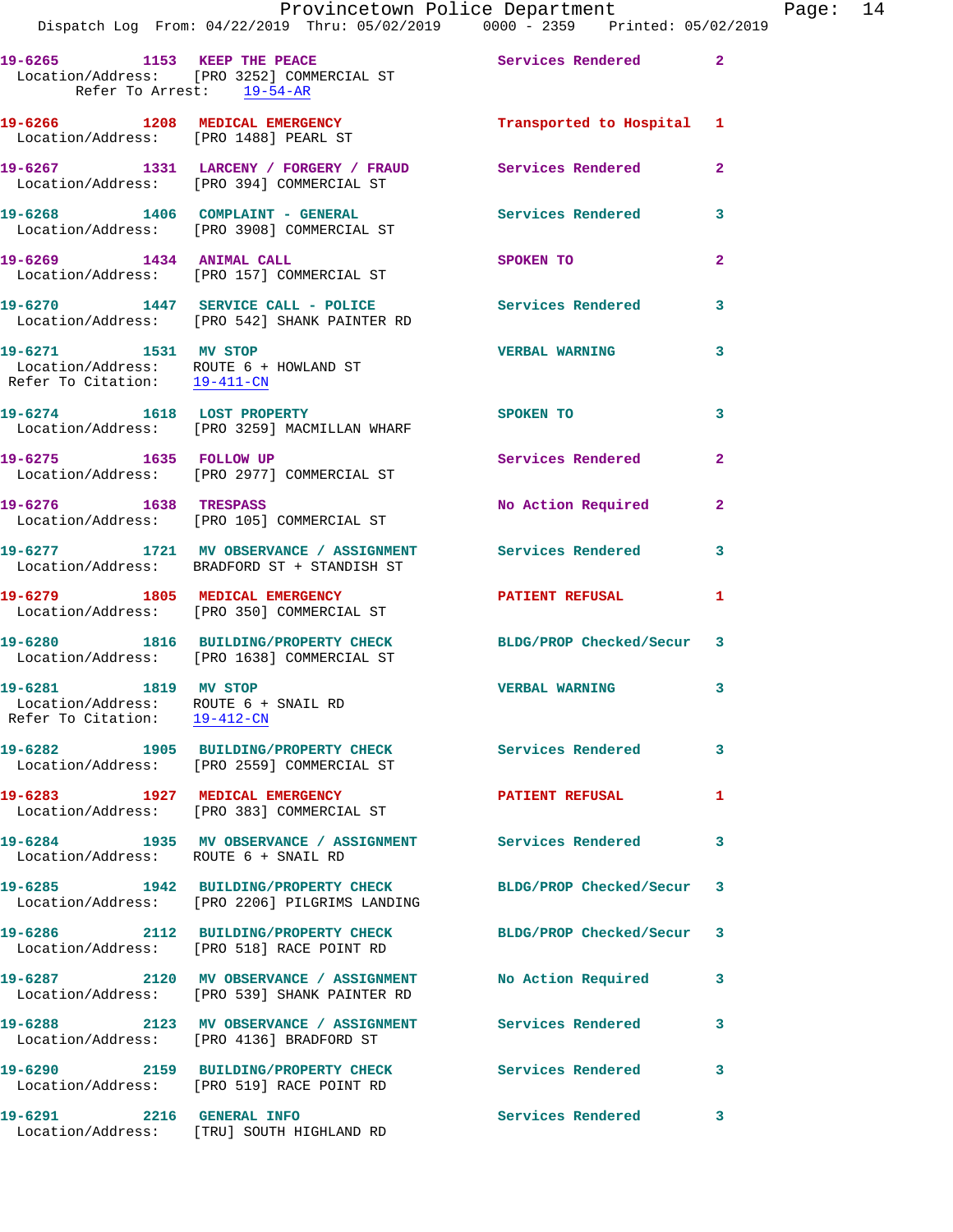Page:  $15$ <br>(2019)

|                                        | Provincetown Police Department<br>Dispatch Log From: 04/22/2019 Thru: 05/02/2019 0000 - 2359 Printed: 05/02/2019 |                          |              |
|----------------------------------------|------------------------------------------------------------------------------------------------------------------|--------------------------|--------------|
|                                        | 19-6292 2220 HARASSMENT / THREATS<br>Location/Address: [PRO 1110] SOPER ST                                       | SPOKEN TO                | $\mathbf{2}$ |
|                                        | 19-6293 2300 PARK, WALK & TALK<br>Location/Address: [PRO 105] COMMERCIAL ST                                      | <b>Services Rendered</b> | 3            |
|                                        | 19-6296 2326 BUILDING/PROPERTY CHECK<br>Location/Address: [PRO 2483] COMMERCIAL ST                               | BLDG/PROP Checked/Secur  | 3            |
| 19-6294 2358 BAR CHECK                 | Location/Address: [PRO 3443] COMMERCIAL ST                                                                       | Services Rendered        | 3            |
| 19-6295 2359 BAR CHECK                 | Location/Address: [PRO 399] COMMERCIAL ST                                                                        | <b>Services Rendered</b> | 3            |
| For Date: $04/30/2019$ - Tuesday       |                                                                                                                  |                          |              |
|                                        | 19-6297 0020 BUILDING/PROPERTY CHECK BLDG/PROP Checked/Secur<br>Location/Address: [PRO 444] HIGH POLE HILL       |                          | 3            |
|                                        | 19-6300 0023 MV OBSERVANCE / ASSIGNMENT Services Rendered<br>Location/Address: [PRO 2489] BRADFORD ST            |                          | 3            |
|                                        | 19-6298 0024 SUSPICIOUS M/V<br>Location/Address: [PRO 2206] PILGRIMS LANDING                                     | <b>VERBAL WARNING</b>    | $\mathbf{2}$ |
|                                        | 19-6299 6052 MV OBSERVANCE / ASSIGNMENT Services Rendered<br>Location/Address: [PRO 4136] BRADFORD ST            |                          | 3            |
| Location/Address: [PRO 60] BRADFORD ST | 19-6302 0113 BUILDING/PROPERTY CHECK                                                                             | BLDG/PROP Checked/Secur  | 3            |
|                                        | 19-6303 0121 BUILDING/PROPERTY CHECK<br>Location/Address: [PRO 2540] RACE POINT RD                               | BLDG/PROP Checked/Secur  | 3            |
|                                        | 19-6301 0149 BUILDING/PROPERTY CHECK<br>Location/Address: [PRO 2977] COMMERCIAL ST                               | BLDG/PROP Checked/Secur  | 3            |
|                                        | 19-6304 0257 BUILDING/PROPERTY CHECK<br>Location/Address: [PRO 545] SHANK PAINTER RD                             | BLDG/PROP Checked/Secur  | 3            |
|                                        | 19-6305 0408 MV OBSERVANCE / ASSIGNMENT Services Rendered<br>Location/Address: [PRO 106] COMMERCIAL ST           |                          | 3            |
| Location/Address: ROUTE 6 + HOWLAND ST | 19-6306  0528 MV OBSERVANCE / ASSIGNMENT Services Rendered                                                       |                          | 3            |
| 19-6307 0803 AT SCHOOL                 | Location/Address: [PRO 569] WINSLOW ST                                                                           | <b>Services Rendered</b> | 3            |
|                                        | 19-6308 0908 BUILDING/PROPERTY CHECK<br>Location/Address: [PRO 2483] COMMERCIAL ST                               | <b>Services Rendered</b> | 3            |
|                                        | 19-6309 0929 BUILDING/PROPERTY CHECK Services Rendered<br>Location/Address: [PRO 2977] COMMERCIAL ST             |                          | 3            |
|                                        | 19-6310 0945 PARK, WALK & TALK<br>Location/Address: [PRO 2500] COMMERCIAL ST                                     | <b>Services Rendered</b> | 3            |
|                                        | 19-6311 1000 MEDICAL EMERGENCY<br>Location/Address: [PRO 1509] BRADFORD ST                                       | Services Rendered        | 1            |
|                                        | 19-6312 1029 LOST/STOLEN ITEM<br>Location/Address: [PRO 4025] BRADFORD ST                                        | <b>Services Rendered</b> | 3            |
|                                        | 19-6313 1053 TRESPASS VIOLATION<br>Location/Address: [PRO 105] COMMERCIAL ST                                     | <b>Services Rendered</b> | $\mathbf{2}$ |
|                                        |                                                                                                                  | FOLLOW UP                | $\mathbf{2}$ |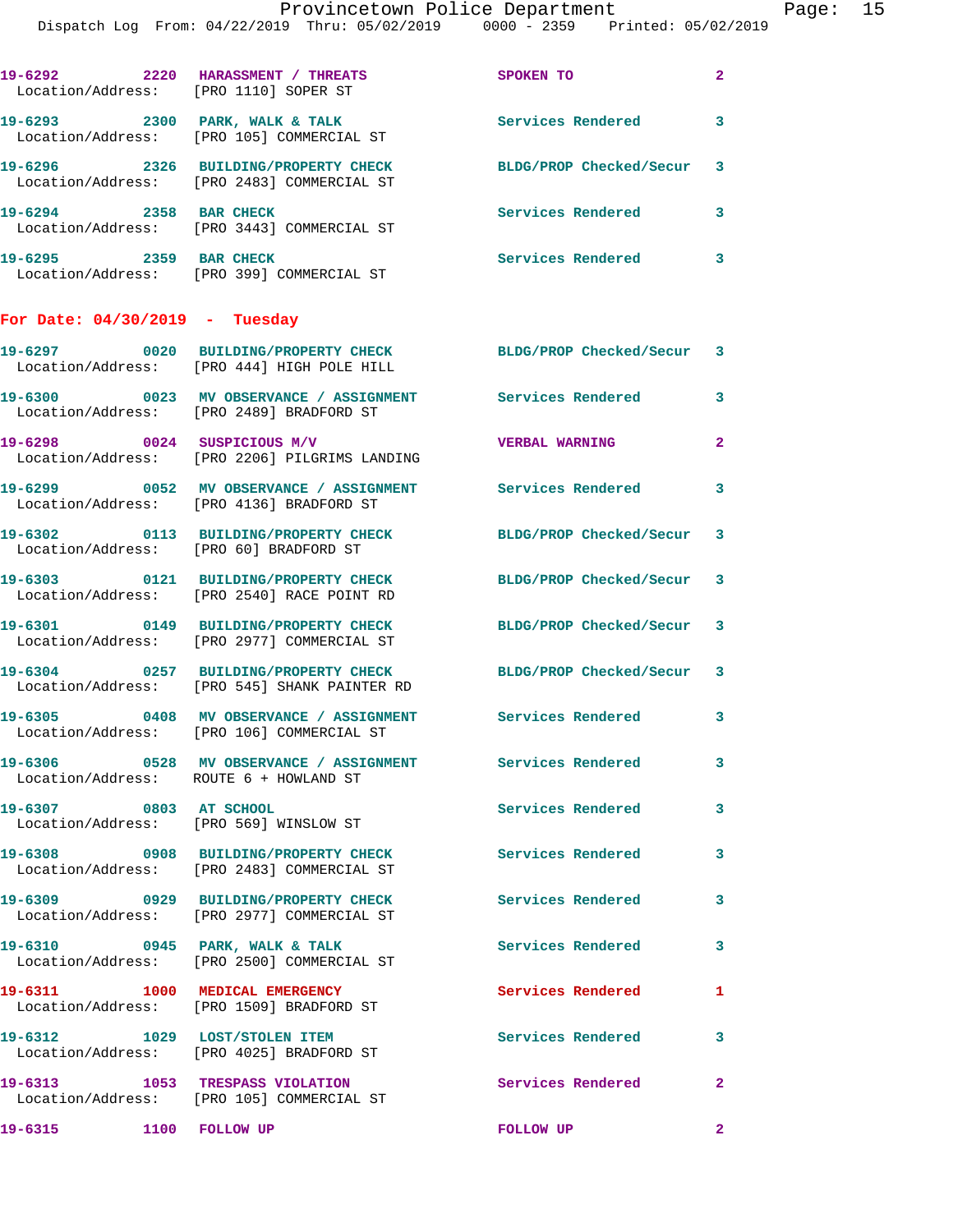|                                                              | Provincetown Police Department<br>Dispatch Log From: 04/22/2019 Thru: 05/02/2019 0000 - 2359 Printed: 05/02/2019 |                          |              |
|--------------------------------------------------------------|------------------------------------------------------------------------------------------------------------------|--------------------------|--------------|
|                                                              |                                                                                                                  |                          |              |
|                                                              | Location/Address: [PRO 2330] TELEGRAPH HILL RD                                                                   |                          |              |
| 19-6317 1243 FIRE ALARM DRILL                                | Location/Address: [PRO 3222] ALDEN ST                                                                            | Services Rendered        | 1            |
|                                                              | 19-6318 1342 BUILDING/PROPERTY CHECK Services Rendered<br>Location/Address: [PRO 2540] RACE POINT RD             |                          | 3            |
|                                                              | 19-6321 1403 HARASSMENT BY TEXT<br>Location/Address: [PRO 1307] CARVER ST                                        | <b>Services Rendered</b> | 2            |
|                                                              | 19-6320 1406 MV OBSERVANCE / ASSIGNMENT Services Rendered<br>Location/Address: STANDISH ST + BRADFORD ST         |                          | 3            |
|                                                              | 19-6322 1455 SERVICE CALL - POLICE<br>Location/Address: [PRO 542] SHANK PAINTER RD                               | Services Rendered        | 3            |
|                                                              | 19-6324 1529 TRAFFIC CONTROL<br>Location/Address: [PRO 2169] COMMERCIAL ST                                       | SPOKEN TO                | 3            |
|                                                              | 19-6325 1533 MEDICAL EMERGENCY<br>Location/Address: [PRO 440] HARRY KEMP WAY                                     | Transported to Hospital  | 1            |
| 19-6326 1607 ANIMAL CALL<br>Location/Address: HARRY KEMP WAY |                                                                                                                  | <b>Services Rendered</b> | $\mathbf{2}$ |
|                                                              | 19-6328 1652 BUILDING/PROPERTY CHECK Services Rendered<br>Location/Address: [PRO 4136] BRADFORD ST               |                          | 3            |
| 19-6329 1709 MV STOP                                         | Location/Address: ROUTE 6 + HOWLAND ST<br>Refer To Citation: $\frac{19-413-\text{CN}}{2}$                        | <b>VERBAL WARNING</b>    | 3            |
|                                                              | 19-6330 1758 BUILDING/PROPERTY CHECK Services Rendered<br>Location/Address: [PRO 3259] MACMILLAN WHARF           |                          | 3            |
| Location/Address: ROUTE 6 + SNAIL RD                         | 19-6331 1834 MV OBSERVANCE / ASSIGNMENT Services Rendered                                                        |                          | 3            |
| Location/Address: BRADFORD ST EXT                            |                                                                                                                  |                          | 3            |
|                                                              | 19-6333 1918 MEDICAL EMERGENCY<br>Location/Address: [PRO 542] SHANK PAINTER RD                                   | <b>PATIENT REFUSAL</b>   | 1            |
| 19-6335 2005 PARKING COMPLAINT                               | Location/Address: [PRO 1980] CARVER ST                                                                           | No Action Required       | 3            |
| Location/Address: [PRO 3287] ROUTE 6                         | 19-6336 2026 BUILDING/PROPERTY CHECK                                                                             | BLDG/PROP Checked/Secur  | 3            |
|                                                              | 19-6337 2039 BUILDING/PROPERTY CHECK Services Rendered<br>Location/Address: [PRO 3430] COMMERCIAL ST             |                          | 3            |
|                                                              | 19-6338 2055 BUILDING/PROPERTY CHECK<br>Location/Address: [PRO 2483] COMMERCIAL ST                               | <b>Services Rendered</b> | 3            |
| Location/Address: ROUTE 6 + SNAIL RD                         | 19-6339 		 2203 MV OBSERVANCE / ASSIGNMENT Services Rendered                                                     |                          | 3            |
|                                                              | 19-6340 2322 BUILDING/PROPERTY CHECK BLDG/PROP Checked/Secur<br>Location/Address: [PRO 488] MAYFLOWER ST         |                          | 3            |
| For Date: 05/01/2019 - Wednesday                             |                                                                                                                  |                          |              |
|                                                              | 19-6342 0004 BUILDING/PROPERTY CHECK BLDG/PROP Checked/Secur 3<br>Location/Address: [PRO 2543] MACMILLAN WHARF   |                          |              |

**19-6343 0009 MV OBSERVANCE / ASSIGNMENT Services Rendered 3** 

Location/Address: BRADFORD ST + RYDER ST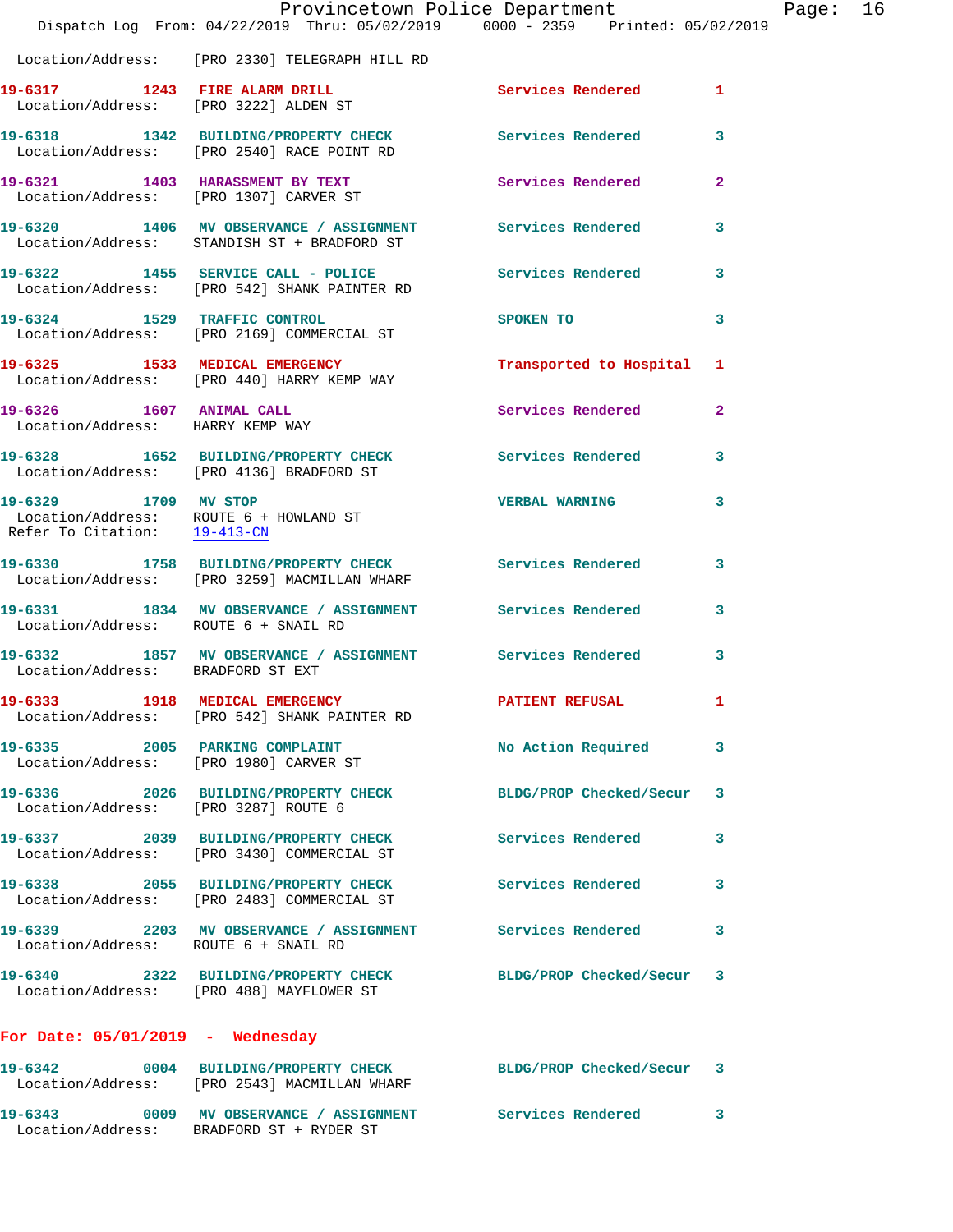|                                        | 19-6344 0013 BAR CHECK<br>Location/Address: [PRO 3443] COMMERCIAL ST                                           | Services Rendered        | 3                       |              |
|----------------------------------------|----------------------------------------------------------------------------------------------------------------|--------------------------|-------------------------|--------------|
|                                        | 19-6346 0026 BAR CHECK<br>Location/Address: [PRO 399] COMMERCIAL ST                                            | <b>Services Rendered</b> | 3                       |              |
| Location/Address: ROUTE 6 + CONWELL ST | 19-6347 0044 MV OBSERVANCE / ASSIGNMENT Services Rendered                                                      |                          | 3                       |              |
|                                        | 19-6348 6132 MV OBSERVANCE / ASSIGNMENT Services Rendered<br>Location/Address: BRADFORD ST + HOWLAND ST        |                          | 3                       |              |
|                                        | 19-6349 0149 BUILDING/PROPERTY CHECK BLDG/PROP Checked/Secur 3<br>Location/Address: [PRO 440] HARRY KEMP WAY   |                          |                         |              |
|                                        | 19-6350 0255 BUILDING/PROPERTY CHECK<br>Location/Address: [PRO 516] RACE POINT RD                              | BLDG/PROP Checked/Secur  | $\overline{\mathbf{3}}$ |              |
|                                        | 19-6351 0415 BUILDING/PROPERTY CHECK BLDG/PROP Checked/Secur 3<br>Location/Address: [PRO 530] SHANK PAINTER RD |                          |                         |              |
| Location/Address: ROUTE 6 + SNAIL RD   | 19-6352 		 0529 MV OBSERVANCE / ASSIGNMENT Services Rendered                                                   |                          | 3                       |              |
|                                        | Location/Address: SHANK PAINTER RD + JEROME SMITH RD                                                           |                          | 3                       |              |
|                                        | 19-6354 0614 BUILDING/PROPERTY CHECK Services Rendered<br>Location/Address: [PRO 2499] RACE POINT RD           |                          | 3                       |              |
|                                        | 19-6355 0617 PARK, WALK & TALK 2008 Services Rendered<br>Location: [PRO 3431] LOPES SQUARE                     |                          | 3                       |              |
|                                        | 19-6356 0619 FLIGHT COVERAGE<br>Location/Address: [PRO 516] RACE POINT RD                                      | Services Rendered        | 2 <sup>1</sup>          | $\mathbf{1}$ |
|                                        | 19-6357 0743 WALK TO SCHOOL<br>Location/Address: [PRO 16] BRADFORD ST                                          | <b>Services Rendered</b> | 3                       |              |
| Location/Address: [PRO 3287] ROUTE 6   | 19-6358 0809 BUILDING/PROPERTY CHECK BLDG/PROP Checked/Secur 3                                                 |                          |                         |              |
|                                        | 19-6359 0816 PARK, WALK & TALK Services Rendered<br>Location/Address: [PRO 2500] COMMERCIAL ST                 |                          | 3                       |              |
|                                        | 19-6360 0939 PARK, WALK & TALK<br>Location/Address: [PRO 444] HIGH POLE HILL                                   | <b>Services Rendered</b> | 3                       |              |
| 19-6361 0955 PET PANTRY                | Location/Address: [PRO 3296] SHANK PAINTER RD                                                                  | Services Rendered        | 3                       |              |
| 19-6362 0957 ANIMAL CALL               | Location/Address: [PRO 1006] NELSON AVE                                                                        | Services Rendered        | $\overline{a}$          |              |
| 19-6363 1001 LOST LICENSE              | Location/Address: [PRO 542] SHANK PAINTER RD                                                                   | Services Rendered        | 3                       |              |
|                                        | 19-6364 1017 SERVICE CALL - POLICE<br>Location/Address: [PRO 3966] SHANK PAINTER RD                            | <b>Services Rendered</b> | 3                       |              |
|                                        | 19-6365 1117 PARK, WALK & TALK<br>Location/Address: [PRO 537] SHANK PAINTER RD                                 | <b>Services Rendered</b> | 3                       |              |
| Location/Address: ROUTE 6 + SNAIL RD   | 19-6367 1144 MV OBSERVANCE / ASSIGNMENT No Action Required                                                     |                          | 3                       |              |
|                                        | 19-6368 1308 MV COMPLAINT<br>Location/Address: [PRO 3456] RYDER ST EXT                                         | Services Rendered        | $\overline{a}$          |              |
| 19-6369                                | 1413 MV COMPLAINT                                                                                              | Unfounded                | $\overline{2}$          |              |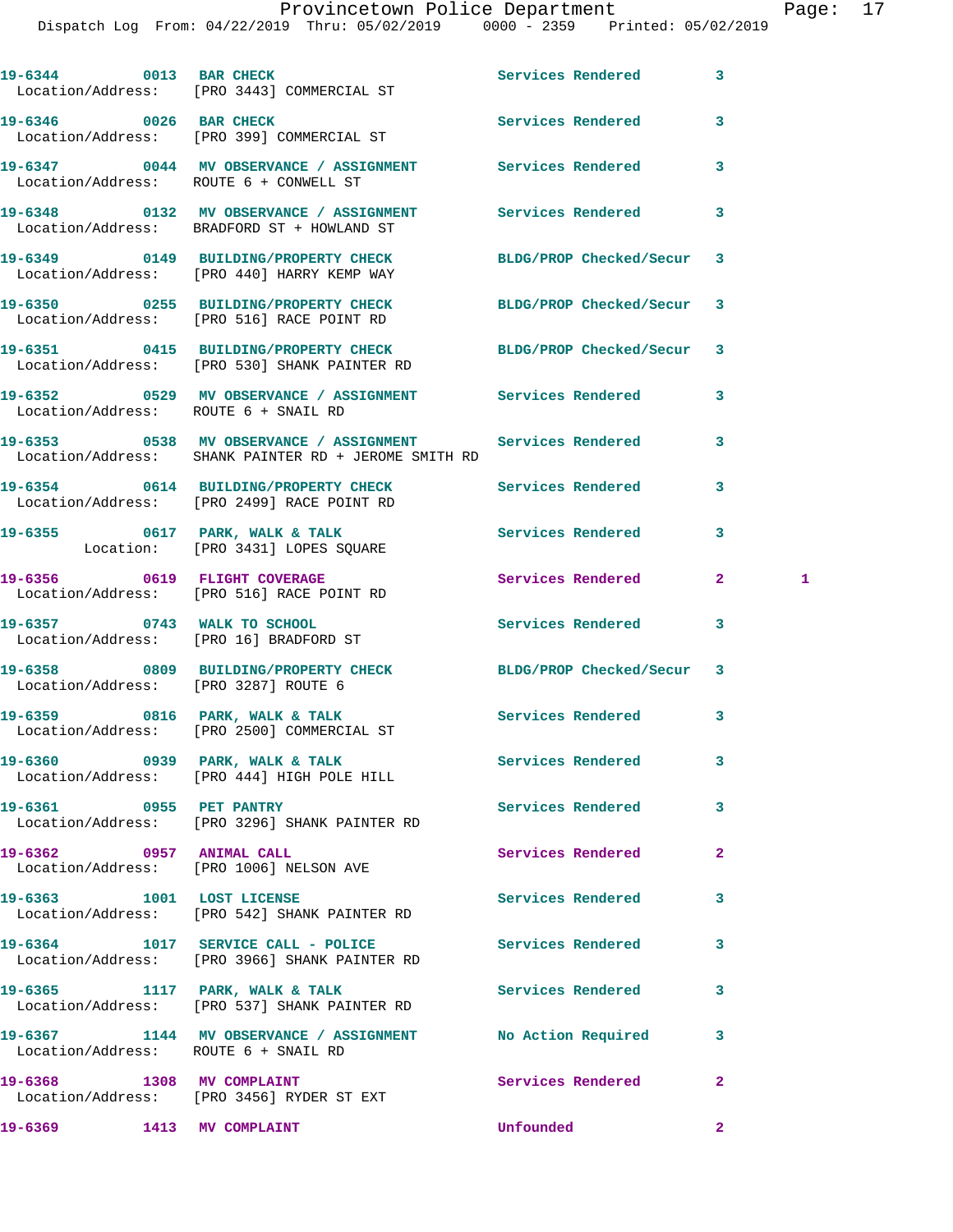|                                                      | Dispatch Log From: 04/22/2019 Thru: 05/02/2019 0000 - 2359 Printed: 05/02/2019                                 | Provincetown Police Department |                | Page: 18 |  |
|------------------------------------------------------|----------------------------------------------------------------------------------------------------------------|--------------------------------|----------------|----------|--|
|                                                      |                                                                                                                |                                |                |          |  |
|                                                      | Location/Address: STANDISH ST + COMMERCIAL ST                                                                  |                                |                |          |  |
|                                                      | 19-6370 1428 ANIMAL CALL 2 Services Rendered 2<br>Location/Address: [PRO 2500] COMMERCIAL ST                   |                                |                |          |  |
|                                                      | 19-6371 1446 ASSIST DEPARTMENT / MUTUAL AID Services Rendered 3<br>Location/Address: [PRO 516] RACE POINT RD   |                                |                |          |  |
|                                                      | 19-6372 1451 SERVICE CALL - POLICE Services Rendered 3<br>Location/Address: [PRO 569] WINSLOW ST               |                                |                |          |  |
|                                                      | 19-6373 1550 PARK, WALK & TALK 1999 Services Rendered 3<br>Location/Address: [PRO 105] COMMERCIAL ST           |                                |                |          |  |
|                                                      | 19-6374 1604 ASSIST CITIZEN<br>Location/Address: [PRO 542] SHANK PAINTER RD                                    | SPOKEN TO                      | 3              |          |  |
|                                                      | 19-6376 1730 MV OBSERVANCE / ASSIGNMENT Services Rendered 3<br>Location/Address: [PRO 4136] BRADFORD ST        |                                |                |          |  |
|                                                      | 19-6377 1737 ANIMAL CALL<br>Location/Address: [PRO 106] COMMERCIAL ST                                          | SPOKEN TO                      | $\overline{2}$ |          |  |
|                                                      | 19-6378 1800 ASSIST DEPARTMENT / MUTUAL AID Services Rendered 3<br>Location: [TRU] TRURO POLICE DEPARTMENT     |                                |                |          |  |
|                                                      | 19-6379 1821 BUILDING/PROPERTY CHECK Services Rendered 3<br>Location/Address: [PRO 106] COMMERCIAL ST          |                                |                |          |  |
|                                                      | 19-6380 1838 PARK, WALK & TALK 1998 Services Rendered 3<br>Location/Address: [PRO 597] COMMERCIAL ST           |                                |                |          |  |
|                                                      | 19-6381 1842 BUILDING/PROPERTY CHECK BLDG/PROP Checked/Secur 3<br>Location/Address: [PRO 519] RACE POINT RD    |                                |                |          |  |
|                                                      | 19-6382 1938 ASSIST DEPARTMENT / MUTUAL AID Could Not Locate 3<br>Location/Address: [PRO 516] RACE POINT RD    |                                |                |          |  |
|                                                      | 19-6383 2053 BUILDING/PROPERTY CHECK Services Rendered 3<br>Location/Address: [PRO 2493] BRADFORD ST           |                                |                |          |  |
|                                                      | 19-6384 2109 MV OBSERVANCE / ASSIGNMENT VERBAL WARNING 3<br>Location/Address: ROUTE 6 + SNAIL RD               |                                |                |          |  |
| 19-6385 2115 MV STOP<br>Refer To Citation: 19-414-CN | Location/Address: ROUTE 6 + CONWELL ST                                                                         | <b>VERBAL WARNING</b>          | 3              |          |  |
|                                                      | 19-6386 2127 BUILDING/PROPERTY CHECK Services Rendered<br>Location/Address: [PRO 3259] MACMILLAN WHARF         |                                | 3              |          |  |
|                                                      | 19-6387 2134 BUILDING/PROPERTY CHECK<br>Location/Address: [PRO 2483] COMMERCIAL ST                             | <b>Services Rendered</b>       | 3              |          |  |
|                                                      | 19-6388 2255 MEDICAL EMERGENCY<br>Location/Address: [PRO 1628] MECHANIC ST                                     | Transported to Hospital 1      |                |          |  |
| For Date: $05/02/2019$ - Thursday                    |                                                                                                                |                                |                |          |  |
|                                                      | 19-6389 0034 BUILDING/PROPERTY CHECK BLDG/PROP Checked/Secur 3<br>Location/Address: [PRO 2898] JEROME SMITH RD |                                |                |          |  |
|                                                      | 19-6390 0038 PARK, WALK & TALK<br>Location/Address: [PRO 539] SHANK PAINTER RD                                 | Services Rendered              | 3              |          |  |
|                                                      | 19-6391 0139 BUILDING/PROPERTY CHECK BLDG/PROP Checked/Secur 3<br>Location/Address: [PRO 3609] COMMERCIAL ST   |                                |                |          |  |
|                                                      | 19-6392 0151 PARK, WALK & TALK<br>Location/Address: [PRO 105] COMMERCIAL ST                                    | BLDG/PROP Checked/Secur 3      |                |          |  |
|                                                      |                                                                                                                |                                |                |          |  |